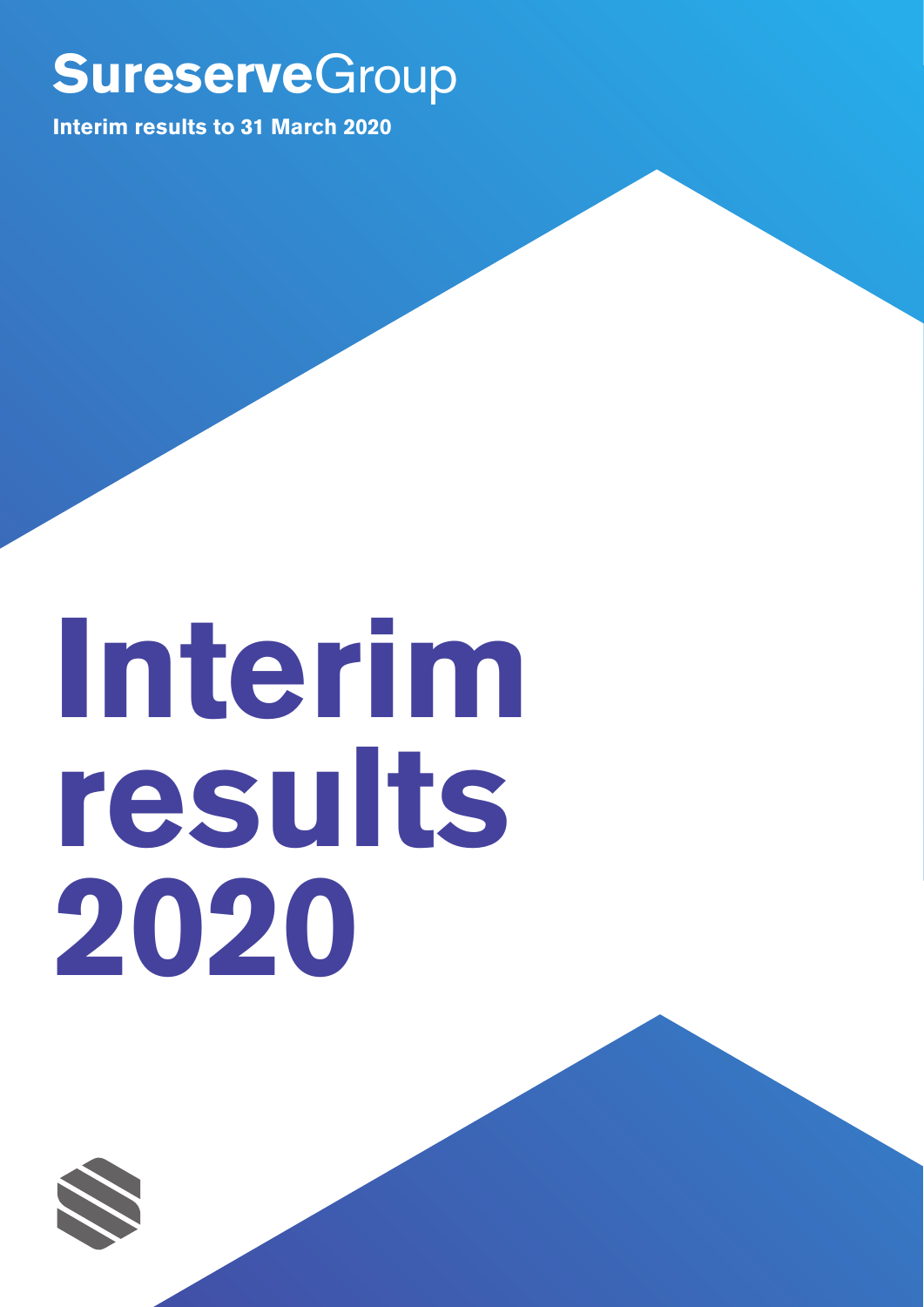27 May 2020

### **Sureserve Group plc**

("Sureserve" or the "Group")

# **Unaudited Interim Results for the six months ended 31 March 2020 (H1 FY20)**

#### **Building profitable market share**

Sureserve, the compliance and energy services Group, is pleased to announce its interim results for the six month period ended 31 March 2020.

#### **Chairman's statement**

Bob Holt, Chairman of Sureserve Group commented

"Despite the very difficult economic circumstances facing the United Kingdom, the six months ended 31<sup>st</sup> March 2020 showed continued growth and an impressive improvement in profits from our businesses.

The results include the latter part of March where the country and our Scottish, Welsh and Smart Metering businesses were in lockdown as a result of the Covid-19 crisis.

All of our gas, water and electrical service businesses, classified as "key worker" status, carrying out predominantly emergency testing services, continue to operate to agreed protocols with key clients. We maintain open communications with our clients to ensure we are able to minimize the risks to our employees and position us to participate fully when we return to more normal work streams.

Our Scottish and Welsh operations in Energy Services, where we manage the Emerging Fuel Poverty programme for both governments and smart metering installation working for Big 6 energy companies, saw an immediate shut down in March.

Like most other businesses, it was with deep regret that we furloughed those employees who were not required to provide front line services. I would also like to thank those frontline employees for their commitment to deliver the emergency services in difficult conditions which our clients expect of us. I believe the team effort from the most junior to senior members of staff will hold the Group in good stead as we emerge from lockdown.

The Board felt it right and proper that it reduce its compensation for the period during which we have been receiving government support for the business by 20%.

I would also like to thank Peter Smith, our new Chief Financial Officer, and his team for their excellent work managing our working capital and thereby reducing our debt from £12.9m at the end of March 2019 to £3.5m at March 2020. Furthermore, at the time of writing, the Group is debt free with a modest net cash balance.

The Group has implemented a clear procedure for ensuring that all of our premises have undertaken a comprehensive risk assessment enabling all divisions of the group to recommence trading when the government determines it as safe to do so.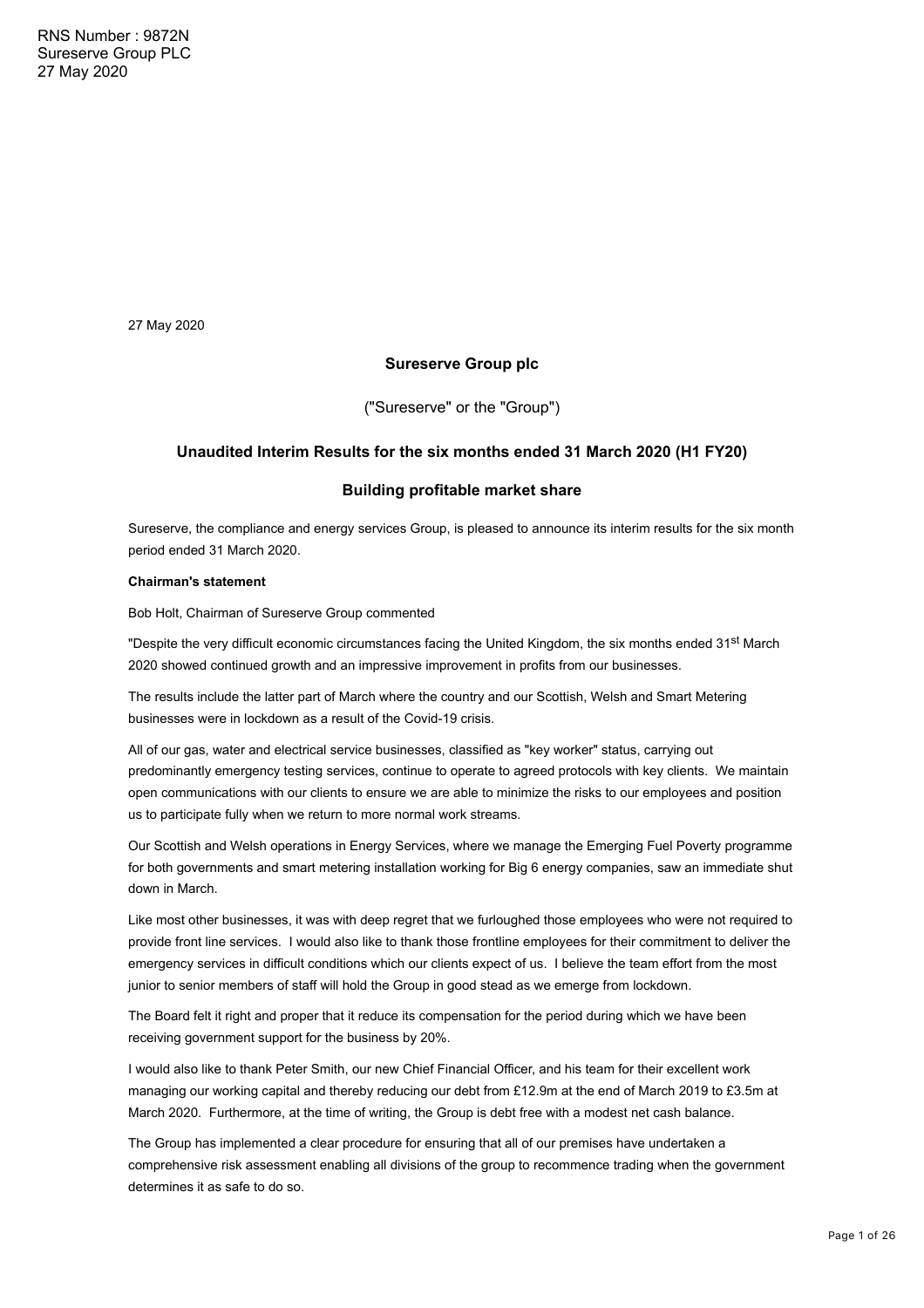Our risk assessments have been created in consultation with our teams and clearly established control measures which we have put in place. Due to the nature of our organization and its various geographical locations, each business has undertaken this risk assessment in the desired format and all assessments have been reviewed and approved by the senior management teams and our SHEQ managers.

#### **Looking to the future**

We are a business which is heavily dependent on government and local authority expenditure. It is still too early to evaluate the long-term impact of the massive government deficits that are being incurred and what effect this will have on us over the medium term.

Our businesses are, however, market leaders providing critical services to the public sector offering, we believe, competitive pricing and meeting the high standards of performance expected by our clients.

We also take comfort that we have a strong order book of £323.7m. The Group's financial position is now better than it has been for many years and we believe that, with a highly competitive cost basis, we can gain market share as we emerge out of what has been a most difficult time for the UK economy.

Traditionally the profitability of the Group is heavily weighted towards the second half of the trading year. Sadly, our Welsh and Scottish operations remain closed and there is as yet no indication from the Scottish and Welsh governments when they will resume.

England, on the other hand, is coming out of furlough so whilst our results will fall short of our original expectations for the year, we believe that the second half will show further progress."

#### **Financial overview**

- · Revenue up 7% to **£109.6m (H1 2019: £102.5m)**
- · EBITA\*1 up 27% to **£3.9m (H1 2019: £3.1m)**
- · Profit before tax up 129% to **£2.6m (H1 2019: £1.1m)**
- · Profit before tax before exceptional items and amortisation of acquisition intangibles up 35% to **£3.4m (H1 2019: £2.5m)**
- · Earnings per Share (EPS) from continuing operations up 117% to **1.3p (H1 2019: 0.6p)**
- · EPS excluding amortisation of acquisition intangibles and share based payments up 29% to **1.8p (H1 2019: 1.4p)**
- · Operating cash conversion\*2 of **88% (H1 2019: 51%)**
- Net debt<sup>\*3</sup> reduced to £3.5m (31 March 2019: £12.9m)
- · Order book of **£323.7m** providing visibility of earnings with circa 90% covered in FY20

*\*1 EBITA is defined as operating profit before exceptional items and amortisation of acquisition intangibles. EBITA excludes the profit from*

*Discontinued Operations.*

*\*2 Operating cash conversion is calculated before the effect of IFRS16*

*\*<sup>3</sup> Net debt is calculated before the effect of IFRS16*

#### **Operational overview**

- Core divisions of Compliance and Energy Services both delivered strong performances, with demand for services remaining solid. Continued reputation for delivery of quality services and market-leading positions in the highly-regulated public sector gas testing and energy management sectors
- Outstanding record of contract wins worth £124m during the period strengthening our position across the UK

#### **Outlook**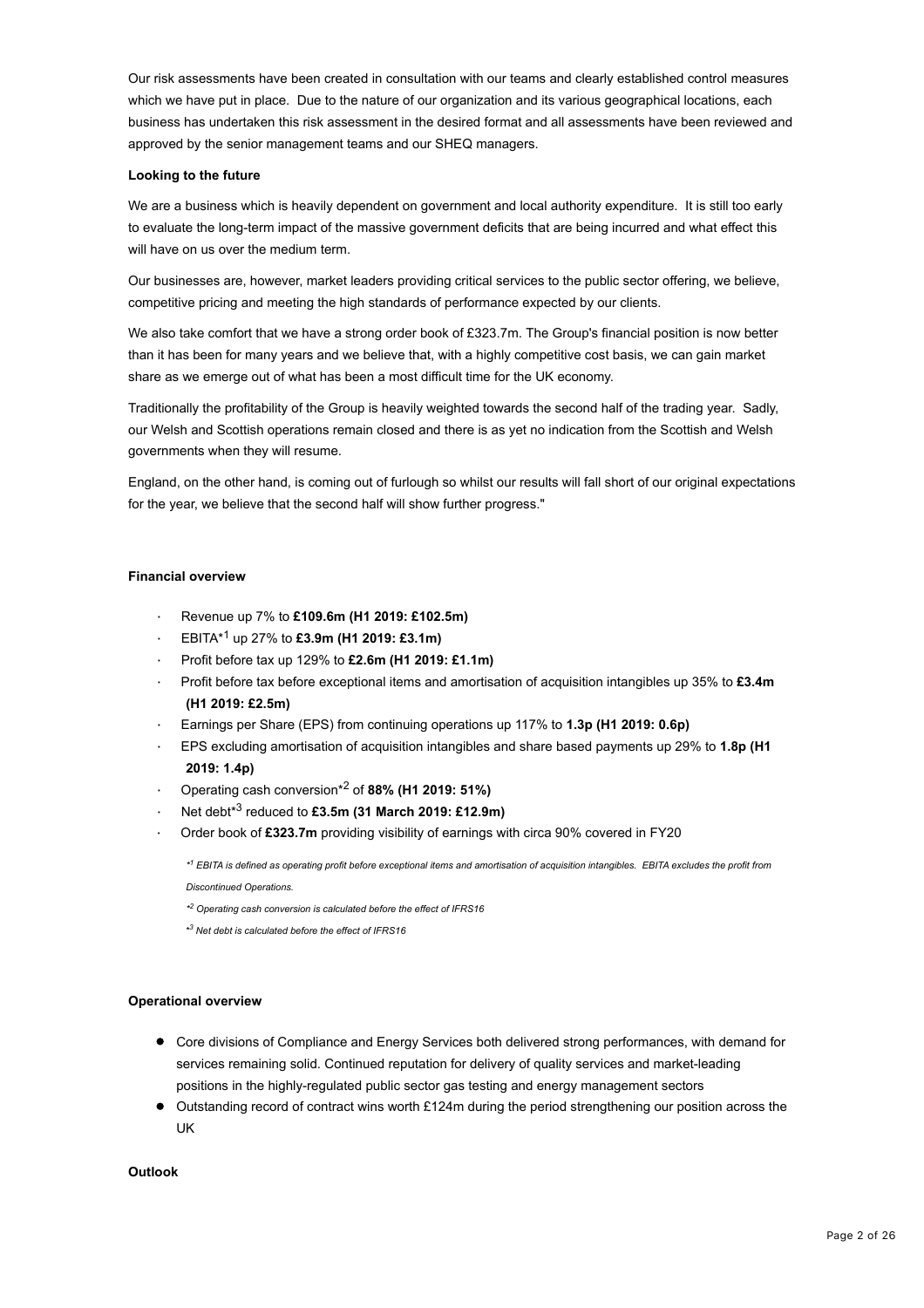- Well-placed to deliver a clear growth strategy in our market-leading gas services division
- 90% of FY2020 forecast revenue covered by the order book worth £323.7m, providing good visibility of non-volatile revenue streams. The nature of our work and clients is such that while we may see delays, we do not expect work to be cancelled
- The Group is well-positioned for further organic growth in a fragmented and regional market
- Despite the challenges of Covid-19, we expect the continuation of strong trading in FY20 maintaining the Group's momentum. The work we do on behalf of our clients is such that this will continue well into the future
- Increased opportunities to look for further growth from the current crisis, both with existing and future  $\bullet$ clients.

#### **Enquiries**

#### **Sureserve Group**

| Bob Holt OBE, Chairman                              | 07778 798 816 |
|-----------------------------------------------------|---------------|
| Peter Smith, Chief Financial Officer                | 07590 929 431 |
| <b>Shore Capital (Nominated Adviser and Broker)</b> | 020 7408 4050 |
| Antonio Bossi                                       |               |
| Mark Brown                                          |               |

Fiona Conroy

#### **Camarco (Financial Public Relations)**

Ginny Pulbrook 020 3757 4992

Ollie Head

#### **Notes to editors**

Sureserve is a leading compliance and energy services group that performs critical functions in homes, public and commercial buildings, with a focus on clients in the UK public sector and regulated markets. Services are delivered through two divisions: Compliance and Energy Services.

The Group was founded in 1988 and is headquartered in Basildon and currently employs some 2,116 staff.

#### **OPERATIONAL REVIEW**

The unprecedented situation presented by the Covid-19 pandemic and associated Government response has resulted in challenges for the Sureserve group and our operations, as with many others. The safety of our employees and customers has and will always be our absolute priority. Our focus has been the implementation of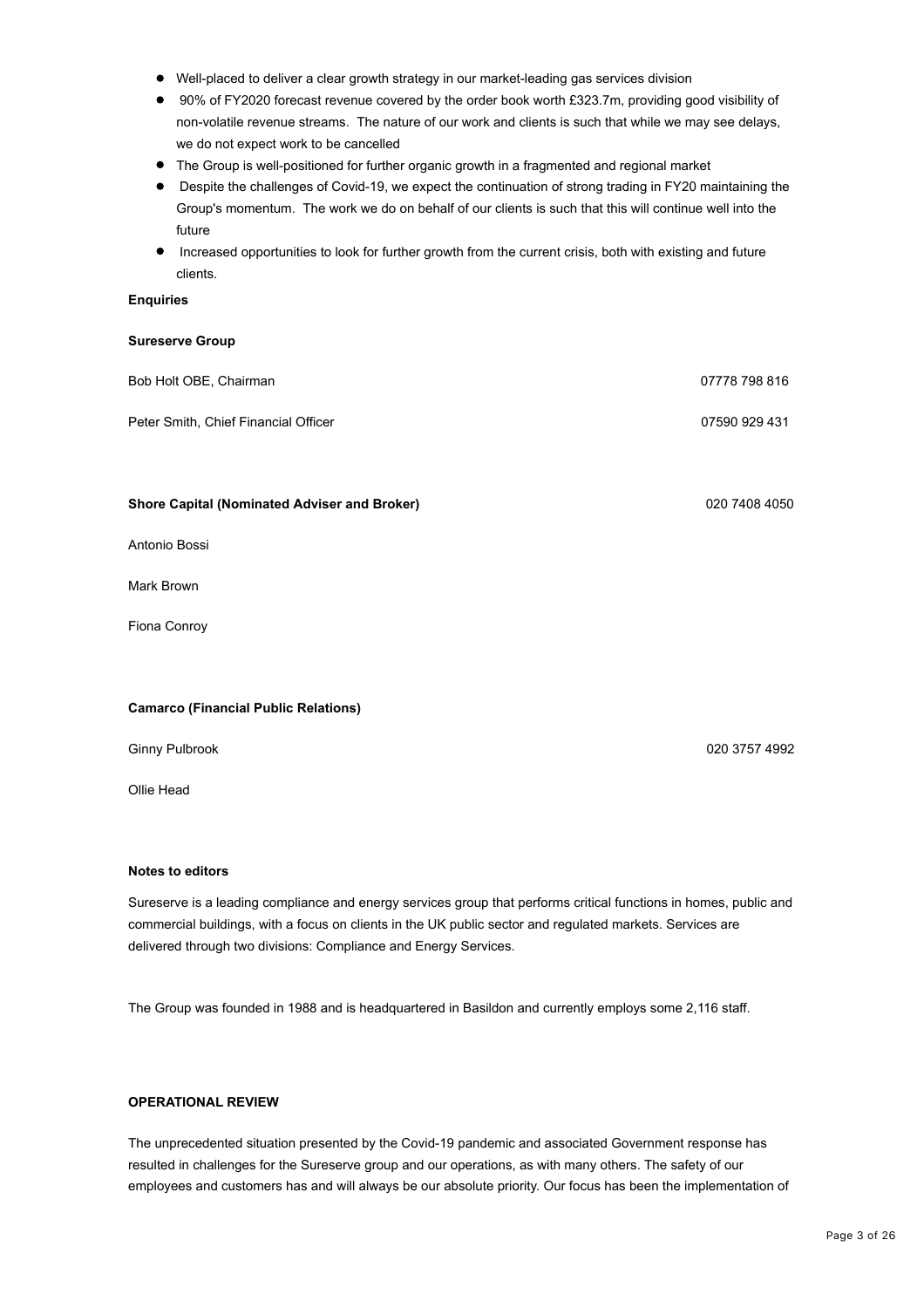numerous measures to ensure that we can serve our customers in a completely safe manner while protecting the wellbeing of colleagues and minimising virus spread risk. Throughout this period we have witnessed many encouraging examples of voluntary support and assistance by our key workers to communities and the individuals within them.

**Compliance** (66% of Group revenue / H1 FY19: 63%)

| Compliance: six months ended 31 March | <b>Unaudited</b><br>6 months to 31<br><b>March 2020</b> | <b>Unaudited</b><br>6 months to 31<br><b>March 2019</b> | Change  |
|---------------------------------------|---------------------------------------------------------|---------------------------------------------------------|---------|
| Revenue $(\text{Em})^*$ <sup>1</sup>  | 73.4                                                    | 65.7                                                    | 11.6%   |
| EBITA $(\text{Em})$ * <sup>2</sup>    | 3.7                                                     | 2.6                                                     | 40.2%   |
| <b>EBITA</b> margin                   | 5.0%                                                    | 4.0%                                                    | 1.0ppts |

\*<sup>1</sup> Division revenue figures include revenue from intercompany trading which accounts for a total across both divisions of £1.1m in 2020 and £1.3m in 2019.

\*2 EBITA is defined as operating profit before exceptional items and amortisation of acquisition intangibles. EBITA excludes the profit from Discontinued Operations.

The Compliance division provides planned and responsive maintenance, installation and repair services predominantly to local authority and housing association clients, in the areas of domestic and commercial gas, fire and electrical, water and air hygiene, and lifts. These services cover clients' social housing and public building assets, as well as industrial and commercial properties. Gas services comprise around three quarters of the division and we believe we remain the largest player in this fragmented and typically localised market.

We are predominantly paid for service and repair work on a fixed price basis evenly through the year. The gas businesses (which as noted above encompass the majority of the division's revenues) have more call-outs during colder months, resulting in higher labour and materials costs, with this seasonality driving higher levels of profitability and cash generation in the warmer months when call-out rates are lower and a proportion of our engineers can be redeployed to jobs that yield further income. As a result, historically a significant proportion of the division's annual profit arises during the second half of the financial year, making the strong results in this current period even more pleasing. Revenue growth combined with a move to our targeted EBITA margin levels of 5% has seen a considerable step forward in our profits.

The division repeated previous strong period-on-period revenue growth of 11.6% to £73.4m (H1 FY19: £65.7m), driven by continued new contract wins and extensions in addition to ongoing regulatory pressures in the sector and growth within our fire protection business, demonstrating a continued improvement following work delivered by that team. Installation works again exceeded expectations in the first half of the year, which by adding to our improved contractual client base further strengthened our position. EBITA increased by 40.2% to £3.7m (H1 FY19: £2.6m). The additional profitability has been driven by a combination of two factors; increased revenues in comparison to the same period last year, with both gas and non-gas businesses showing consistent growth in revenue, and further positive EBITA performance driven from margins which arises from work mix including more commercial works in addition to efficiencies gained by the experienced management teams as scale continues to increase.

The division continued its excellent track record on new wins during the period with particular success within our Aaron Services business, including £8.4m of work over three years for gas boiler upgrades and electrical testing with Hinckley and Bosworth council, a repair and testing contract with Stonewater worth £4.0m and in addition significant framework acceptances with Efficiency East Midlands (up to £4.2m) and Fusion 21 (up to £5.0m, with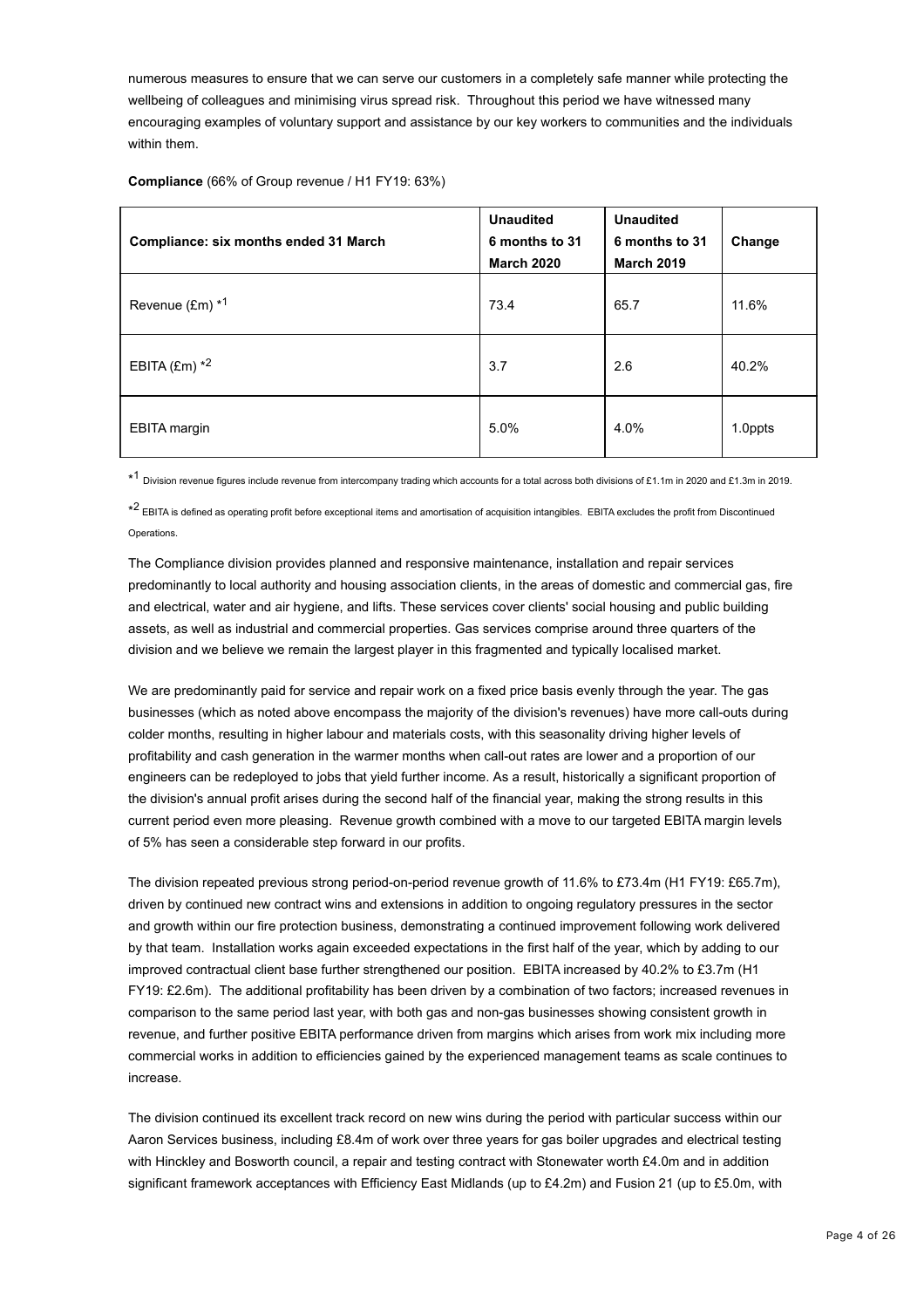the other gas businesses also on the framework) for a range of gas and electrical works. Other significant wins in the division include £4.9m for Southern Housing and £3.9m with Your Housing for gas service and testing works, along with numerous other wins across the full range of workstreams.

We believe the medium and long-term outlook for our Compliance businesses remains strong, underpinned by high levels of long-term contracts and frameworks for which the division has continued to see high appointment levels. This is combined with an ongoing trend towards regulatory services and our client base largely of local authorities and housing associations provides us both continuity moving forward along with clients whom we regard as blue chip with minimal debtor risk.

In the short-term we, like many others, are experiencing uncertainty caused by the Covid-19 pandemic. The nature of our Compliance businesses is of core services including vital emergency repair and testing cover to our local authority and housing association customers, to ensure compliance with gas, electricity and building testing regulations. It is therefore crucial they continue to perform their essential services and this is why the Government has recognised many of our employees within their "key worker" classification.

The division is experiencing some delays in accessing certain residential and communal properties to undertake work as a result of the Government measures and guidance given in response to the Covid-19 outbreak, including social distancing and travel restrictions. Some local authority customers have, where work is considered of a lower priority or not essential, chosen to defer certain elements. We believe that following the temporary uncertainty and disruption to the market our mix of customer and services remains strong and longer-term the demand for these works and underlying fundamentals will underpin our future prospects when conditions recover. As a market leader in gas testing we believe the opportunities will be forthcoming as a result of other failing contractors.

| <b>Energy Services: six months ended 31 March</b> | <b>Unaudited</b><br>6 months to 31<br><b>March 2020</b> | <b>Unaudited</b><br>6 months to 31<br><b>March 2019</b> | Change    |
|---------------------------------------------------|---------------------------------------------------------|---------------------------------------------------------|-----------|
| Revenue (£m) * <sup>1</sup>                       | 37.3                                                    | 38.0                                                    | $(2.0\%)$ |
| EBITA $(\text{Em})$ * <sup>2</sup>                | 1.9                                                     | 1.9                                                     | 1.6%      |
| EBITA margin                                      | 5.2%                                                    | 5.0%                                                    | 0.2ppts   |

**Energy Services** (34% of Group revenue / H1 FY19: 37%)

\*1 Division revenue figures include revenue from intercompany trading which accounts for a total across both divisions of £1.1m in 2020 and £1.3m in 2019.

\*2 EBITA is defined as operating profit before exceptional items and amortisation of acquisition intangibles. EBITA excludes the profit from Discontinued Operations.

Energy Services undertakes a range of energy efficiency services for social housing and private homes through two businesses:

Everwarm delivering insulation and heating, energy efficient technologies including electrical vehicle charging points, battery storage and solar PV, including works within non-domestic properties. Everwarm combines these services with providing carbon emissions savings for energy companies, enabling them to meet their legislative targets. The insulation operations are driven by seasonal influences, as we are unable to render or use fixing glue necessary for insulation at lower temperatures. As a result, we typically experience a far larger number of productive working days in summer,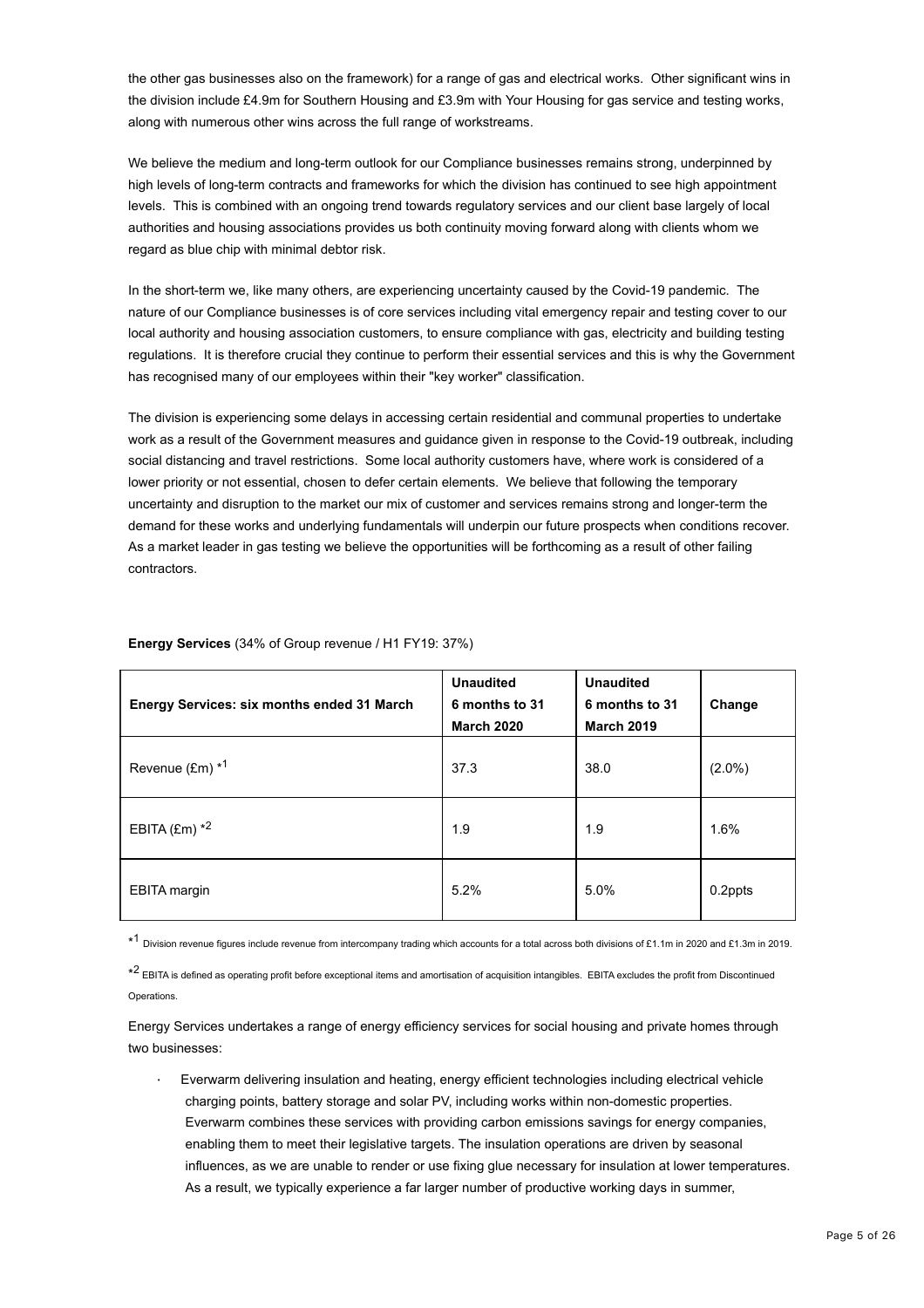compared to winter months, with the result that this business also sees higher revenues and margins in H2 each year.

Providor, a leading national installer of smart meters (operating as a meter asset manager and meter operator), working for several "Big 6" and challenger utilities, who are required to install smart meters in every home in England, Wales and Scotland. The business is experienced in the ongoing UK-wide government roll-out, previously beset by delays and technology challenges around deployment of newer "SMETS2" meter assets. As we have previously advised it was announced that the deadline for installation had been extended to 2024 to allow a more realistic timeframe for delivery. While an expected impact is that overall roll-out costs for the industry may continue to rise, we believe a benefit from this revised timetable will be seen in more consistent volumes to allow more deliverable and sustainable installation levels in coming years. Approximately one third of the 55m total meters within the roll-out have now been installed as smart, with a significant market opportunity remaining.

The division showed period-on-period revenue reduction of 2.0% to £37.3m (H1 FY19: £38.0m), reflecting some revenue reductions within the Everwarm business partly offset by an increase in smart meter installation work in Providor reflecting previous contract wins and consistency in delivery as mentioned in previous updates. EBITA margin improved to 5.2% on the lower revenues (H1 FY19: 5.0%). Results included operational improvements from the prior interim period with continued positive performance in smart metering, which had a profitable H1 trading position for the first time, in addition to a small profit within our Welsh Arbed joint venture (prior year had been a mobilisation phase as previously advised). An overall decrease in profitability of the Everwarm business, due to a combination of the reduction in revenues, some impact from mix of works and a shortfall from the Covid-19 impact on March trading, offset those benefits. We saw relative consistency in the Scottish Warmworks joint venture trading performance.

The largest win for the division has seen extension of our services to the central belt of Scotland (SPOW) region with Scottish Power, offering further smart metering installation services with estimated total contract value of up to £24m. Further significant awards were within the Everwarm business and included £5.4m of air source heat pump installation works for E.ON, up to £10.7m with Argyll Community Housing Association for a mix of external wall insulation and air source heat pump installation in addition to a £1.9m award with Waverley Housing Association for a mix of improvement measures including insulation. The Everwarm business was also placed on the Fusion 21 framework, which is believed to represent a significant opportunity for future energy efficiency works.

Providor remains focused on existing contract delivery; and following the clarity now provided on the Government smart meter roll-out extension, had signaled our intent to review new contract opportunities. This represents an opportunity to strengthen further, particularly following commencement of SMETS2 meter technology installations, with consistency generally expected within volumes up to 2024. Previously awarded agreements and an evaluation of existing contracts and potential extensions give us confidence over future delivery. We have been working well with Scottish Power as a key client in both the sector and across the division for a number of years and are delighted this strong relationship has resulted in extending our service offering to include their SPOW region. This is also geographically attractive to the Sureserve Group given the pre-existing base in Bathgate within established Energy Services operations. We consider this a key demonstration of our ongoing service delivery to extend reach with an existing customer.

Within Everwarm, carbon prices remained largely stable during the period however volumes remain impacted by the transition to "ECO3" which has proven challenging due to changes in measure types and qualifying property. We continue to work through this period and believe we are well-placed to deliver on behalf of our Utility partners despite the ongoing challenges, particularly given the volumes are now becoming more consistent.

Our Warmworks joint venture delivering the Warmer Homes Scotland initiative for the Scottish Government saw ongoing operationally strong performance and client delivery. The Scottish Government's flagship Home Energy Efficiency Programme for Scotland ("HEEPS") continued to perform well in the first half, bringing a diversified installation portfolio, focusing on central heating, boiler improvements and other energy efficiency installation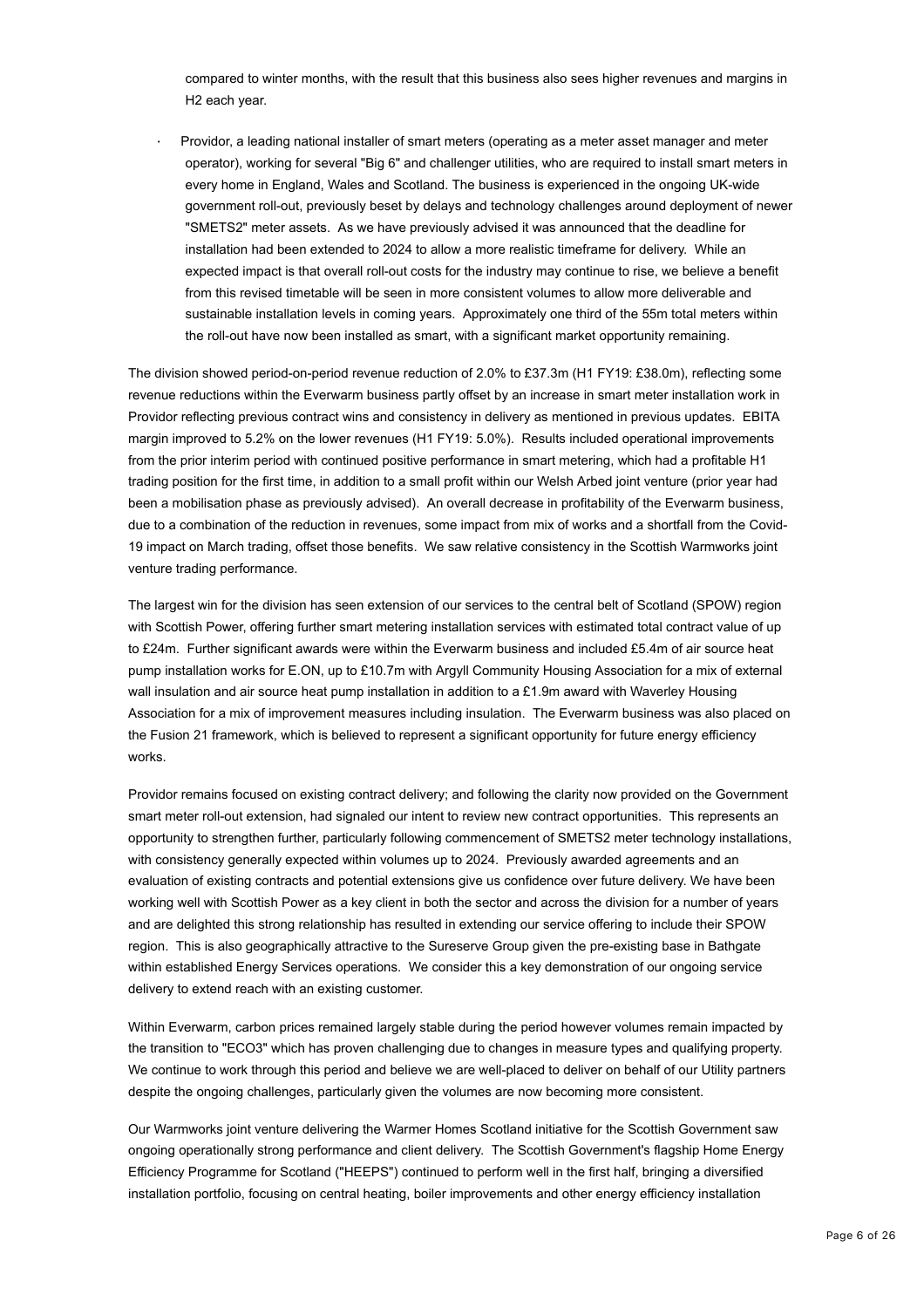#### measures.

The Arbed 3 programme for the Welsh Government via our joint venture with the Energy Saving Trust, focused on improvements to households likely to be living in severe fuel poverty, is ongoing. In the reporting period the contract moved to the delivery of more regular monthly installation performance, and while timings for specific schemes remain variable, contributed a positive six months of performance comparing favourably to the mobilisation period in the comparable results last year.

Whilst our Energy business remains strong with an extremely positive future outlook, as evidenced by both trading performance and recent wins, the short-term has seen impacts from Government action to address the impact of the Covid-19 outbreak. The Energy division has not been afforded the same "key worker" status as seen in our Compliance businesses due to a combination of our services delivered and devolved government approaches around continuation of works, particularly in Scotland. This has resulted in what we believe to be a short-term reduction in trade within both Energy businesses and joint ventures for which we are navigating through a range of measures. These include the application for appropriate government support, customer and supplier negotiations and the implementation of any necessary cost control procedures to best mitigate the impact of the situation.

#### **New wins and order book**

The Board is encouraged that high bidding success rates continue to be achieved by the Group. Contract wins in the period totalled £124m, contributing to a period-end order book of £323.7m. This represented a 7.7% decrease on the comparative period (31 March 2019: £350.5m). The order book is consistent with our previously stated view around our targeted efforts on long term contracts that provide opportunities to deliver profitably in our core areas. We believe our order book remains strong across the group and given the timing of award, the figures stated do not include Scottish Power smart metering win as mentioned above. We continue to focus on securing contracts with long term visibility and robust value and this is an area we intend to invest in going forward.

#### **FINANCIAL REVIEW**

The Group had a strong half year posting an EBITA of £3.9m (H1 2019: £3.1m).

During the six months to 31 March 2020, the Group adopted IFRS16, using the modified retrospective approach which means that comparatives are not required to be restated. The impact on the income statement are noted in the table below, with comparability to H1 2019.

Whilst Group revenue and cash are unaffected by the adoption of IFRS16, the following areas are impacted:

- Operating profit before exceptional and other items has increased by £0.1m. Lease payments are now reflected as a reduction in the lease liabilities. Conversely there is an increase in depreciation, and interest on finance lease obligations
- · Operating expenses (lease costs) have decreased by £2.3m
- Depreciation charges increased by £2.2m
- Finance costs increased by £0.15m such that the overall impact on profit before tax of adopting IFRS16 has been a decrease of £0.1m
- The statement of financial position recognises £8.3m right of use assets and £8.3m lease liabilities on transition.
- · Total indebtedness therefore increases, although this does not have an impact on the Group's covenants, which are measured on an historic GAAP basis

A reconciliation of EBITA and adjusted EBITA pre-IFRS16 to profit before tax for the period is provided below: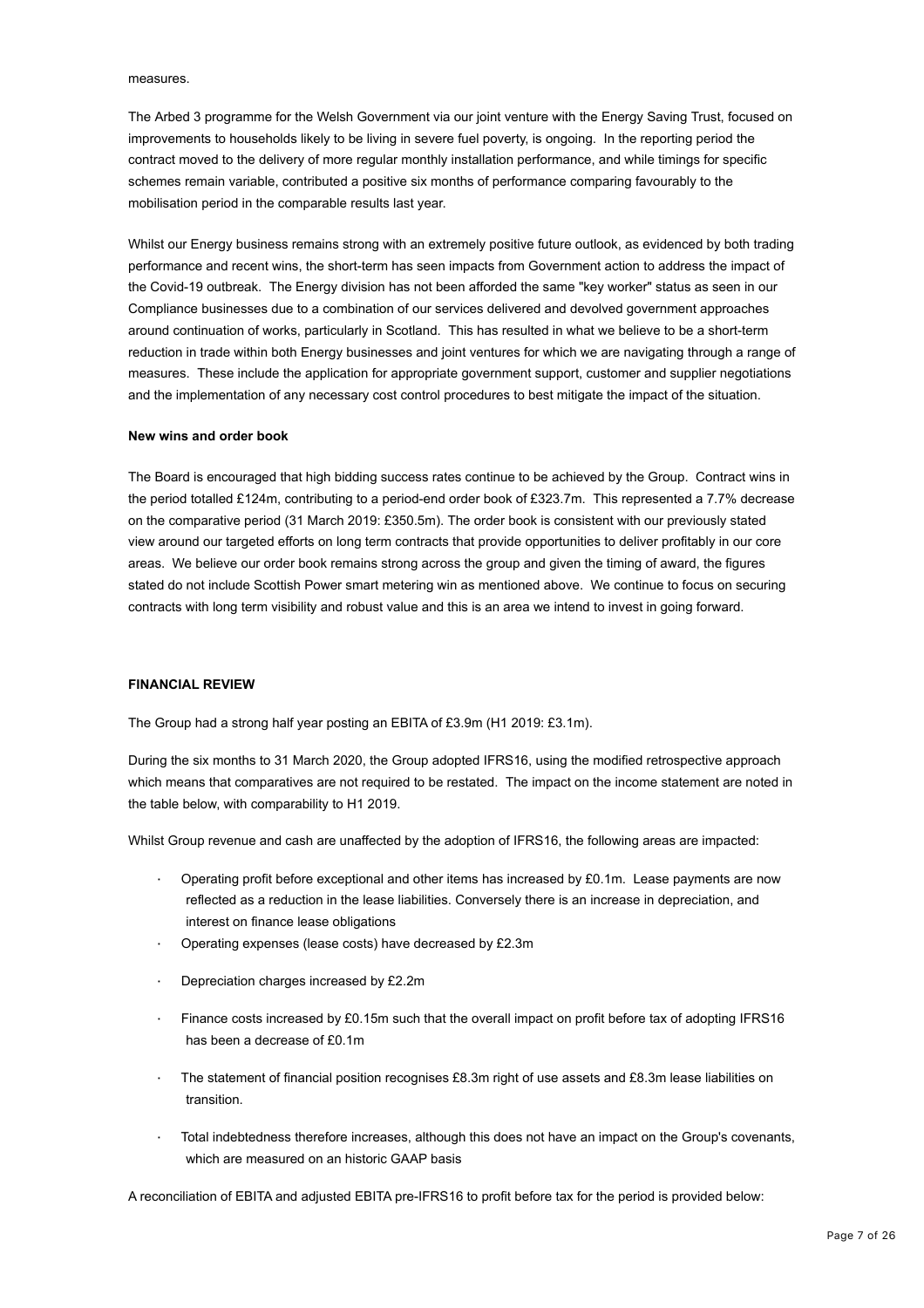|                                                      | Unaudited six months ended 31 March<br>2020 |                  |            | <b>Unaudited six</b><br>months<br>ended 31<br><b>March 2019</b> |
|------------------------------------------------------|---------------------------------------------|------------------|------------|-----------------------------------------------------------------|
|                                                      | As reported                                 | IFRS16<br>impact | Pre IFRS16 |                                                                 |
| Operating profit before exceptional                  | £'000                                       | £'000            | £'000      | £'000                                                           |
| items and amortisation of acquisition<br>intangibles | 3,932                                       | 89               | 3,843      | 3,095                                                           |
| Amortisation of acquisition intangibles              | (800)                                       |                  | (800)      | (1, 367)                                                        |
| <b>Operating profit</b>                              | 3,132                                       | 89               | 3,043      | 1,728                                                           |
| Finance expense                                      | (614)                                       | (148)            | (466)      | (609)                                                           |
| Investment income                                    | 39                                          |                  | 39         |                                                                 |
| Profit before tax                                    | 2,557                                       | (59)             | 2,616      | 1,119                                                           |

Group revenue increased by 6.9% to £109.6m (H1 2019: £102.5m), mainly reflecting an increase in revenues in the Compliance division, whose revenues increased by 11.6% to £73.4m (H1 2019: £65.7m). Revenues in Energy Services decreased by 2.0% to £37.3m (H1 2019: £38.0m). These divisional revenue figures include revenue from intercompany trading which accounts for a total of £1.1m (H1 2019: £1.3m).

Group EBITA increased by 27.0% to £3.9m (H1 2019: £3.1m), reflecting an increase in EBITA in the Compliance division of 40.2% to £3.7m (H1 2019: £2.6m) and an increase in EBITA in Energy Services of 1.6% to £1.9m (H1 2019: £1.9m). Central costs were £1.7m (H1 2019: £1.4m).

We reported an operating profit of £3.1m (H1 2019: £1.7m), after £0.8m of amortisation charges for acquisition intangibles (H1 2019: £1.4m). The reduction in amortisation reflected the fact that we have taken amortisation charges in prior periods, meaning we are amortising a reduced base of intangible assets.

Net interest expense was £0.6m (H1 2019: £0.6m), which represented the interest charged on our debt facilities (net of finance income), together with the amortisation of debt issue costs, which totaled £0.4m (H1 2019: £0.6m). The H1 2020 figures includes £0.15m interest in relation to the adoption of IFRS16 (H1 2019: £nil).

#### **Discontinued operations**

Profits from discontinued operations amounted to £0.1m (H1 2019: £nil)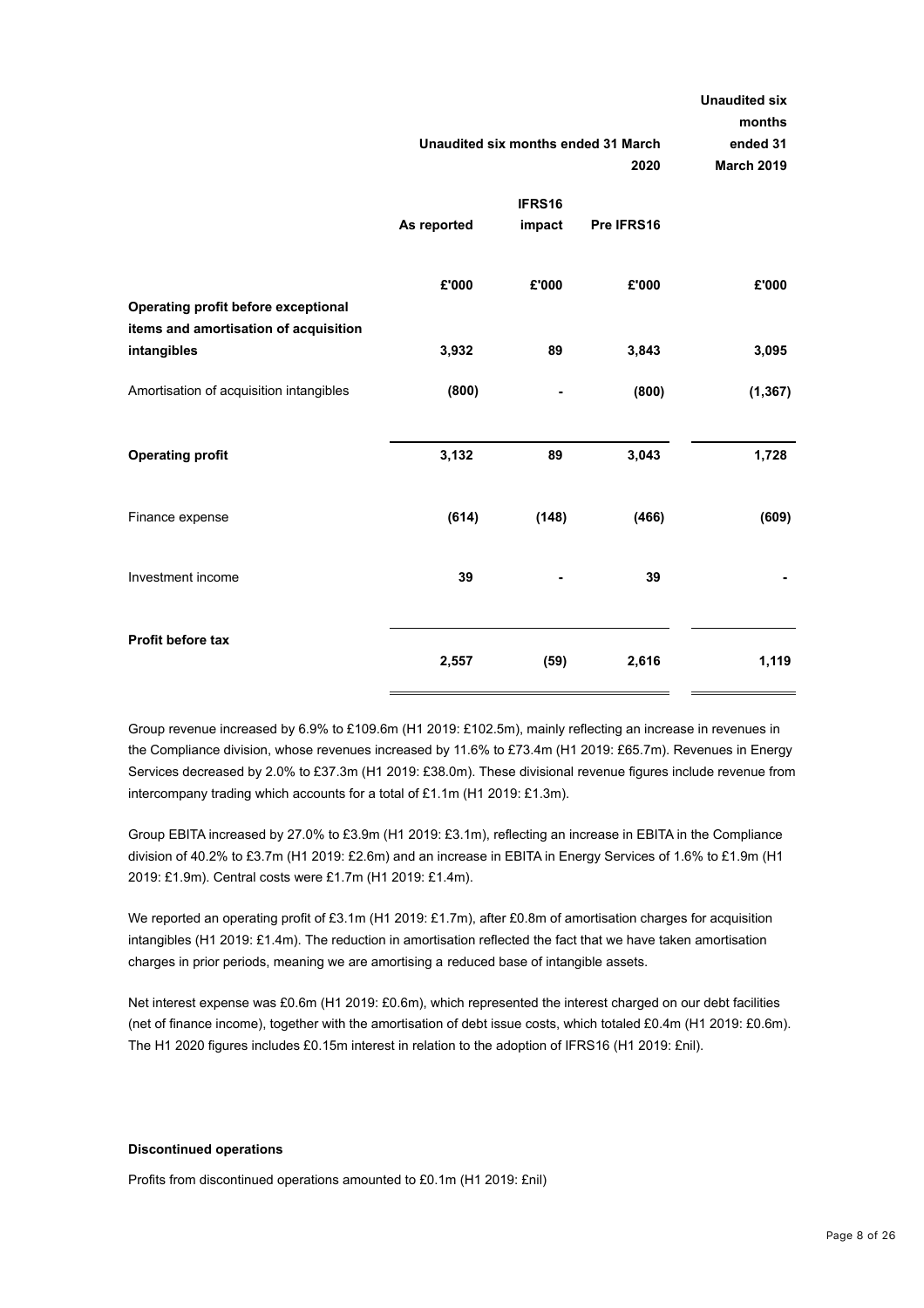Discontinued activities represent the Group's Construction and Property Services divisions which were sold on 17 August 2018 and Orchard (Holdings) UK Limited which was sold in September 2017. The profits for the six-month period to 31 March 2020 on disposal of discontinued operations comprise:

· £0.1m profit on sale of Orchard (Holdings) UK Limited from reassessment of the fair value of consideration receivable

On 20 December 2019, Mapps Group Limited, the acquirer of Lakehouse Contracts Limited and Foster Property Maintenance Limited, went into liquidation. We are in active dialogue with the liquidators and our advisors, in the hope of securing an early resolution.

#### **Tax**

The effective tax rate for the period was 19%, compared with a statutory rate of corporation tax of 19%. We expect a full year effective tax rate of 19%.

#### **Earnings per share**

Basic earnings per share from continuing operations were 1.3 pence (H1 2019: 0.6 pence), based on profit after tax from continuing operations of £2.1m (H1 2019: £0.9m).

Adjusted earnings per share from continuing operations excluding amortisation of acquisition intangibles and share based payments were 1.8 pence (H1 2019: 1.4 pence), based on adjusted profit after tax from continuing operations excluding amortisation of acquisition intangibles and share based payments of £2.9m (H1 2019: £2.3m).

Our statutory profit for the period was £2.2m (H1 2019: £0.9m). Based on the weighted average number of shares in issue during the year of 158.9m, this resulted in basic earnings per share of 1.4 pence (H1 2019: 0.6 pence).

#### **Cash flow performance**

Our adjusted operating cash flow (see note 11), before the IFRS16 adjustment, for the period was an inflow of £3.4m (H1 2019: £1.6m), reflecting an operating cash conversion of 88% (H1 2019: 51%). We calculate operating cash conversion as cash generated from continuing operations, excluding the cash impact of exceptional items and amortisation of acquisition intangibles, divided by operating profit before exceptional items and amortisation of acquisition intangibles. We believe this measure provides a consistent basis for comparing cash generation consistently over time.

On a statutory basis, including the effect of IFRS16, we saw an operating cash inflow of £6.3m (H1 2019: outflow of £1.8m), representing a cash conversion of 160% inflow (H1 2019: outflow of 57%).

As we highlighted last year, the timing of revenues, method of contract delivery and customer contractual terms can all have an impact on working capital and, consequently, cash conversion.

The management of working capital is a continueddavid focus. This includes accrued income, debtors and creditors. We manage these balances within our banking facilities. However, we recognise the importance of supporting our supply chain. We have ensured that we have paid our suppliers as normal.

#### **Net debt**

At 31 March 2020, the Group had net debt excluding the effect of IFRS16 of £3.5m (31 March 2019: £12.9m). However, this represents a snapshot in time and the weighted average revolving credit facility drawdown in the period was £9.7m (H1 2019: £15.3m).

The total net debt including the effect of IFRS16 is £9.9m, this is based upon a £6.4m adjustment for IFRS16.

#### **Banking arrangements**

We had drawn £10.0m at 31 March 2020 (31 March 2019: £14.5m) under our revolving credit facility (excluding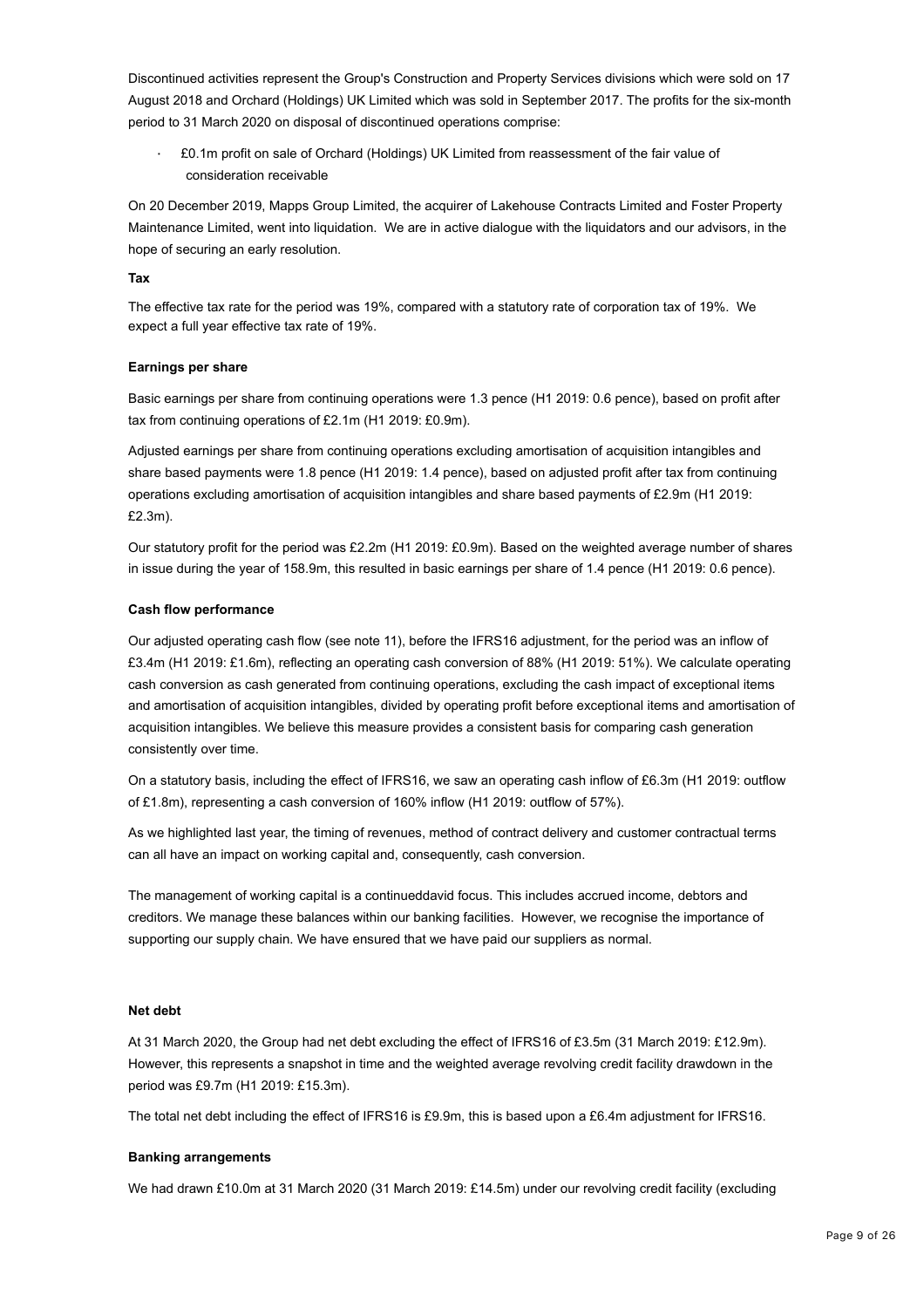borrowing costs). At the date of issuing this report we had drawn £6.5m (excluding borrowing costs), with a net cash, before finance lease liability of £4.3m; National Westminster Bank ('NatWest') continues to be an excellent and supportive partner.

In December 2018, the Group renewed its bank facilities to provide an overdraft facility of £5,000,000 together with a revolving credit facility of £25,000,000, which runs to 31 January 2022.

We are confident that our banking facilities provide sufficient support in managing our corporate affairs and provide sufficient capacity to plan for future growth, particularly in bidding with confidence on new contracts.

#### **Statement of financial position**

The principal items in our balance sheet are goodwill, borrowings and working capital.

There was a reduction of £0.8m in goodwill and other intangibles, mainly due to £0.8m amortisation charge of acquisition intangibles.

Net current assets (excluding cash, borrowings and lease liabilities) stood at £7.1m at 31 March 2020 (31 March 2019: £8.2m). Net current assets stood at £10.1m at 31 March 2020 (31 March 2019: £9.6m).

The principal movements in working capital are noted below;

| <b>Working capital</b> | <b>Unaudited</b> | <b>Unaudited</b> | <b>Audited</b>          |  |
|------------------------|------------------|------------------|-------------------------|--|
|                        | 31 March<br>2020 | 31 March<br>2019 | 30<br>September<br>2019 |  |
|                        | £'000            | £'000            | £'000                   |  |
| Trade receivables      | 28.3             | 23.3             | 17.9                    |  |
| Accrued income         | 9.6              | 15.1             | 17.6                    |  |
| Trade payables         | (23.6)           | (23.7)           | (21.1)                  |  |
| Accruals               | (7.6)            | (7.8)            | (8.0)                   |  |

#### **Risks**

The Board considers strategic, financial and operational risks and identifies actions to mitigate those risks. Key risks and their mitigation were disclosed on pages 29 to 31 of the Annual Report for the year ended 30 September 2019.

We continue to manage a number of potential risks and uncertainties, including claims and disputes which are common to other similar businesses which could have a material impact on short and longer term performance. The Board remains focused on the outcome of a number of contract settlements on which there is a range of outcomes for the Group in terms of both cash flow and impact on the consolidated statement of comprehensive income.

The Group have implemented a clear procedure for ensuring that all of our premises have undertaken a comprehensive Risk Assessment in line with returning to work.

By adhering to Government Guidance and the steps we, as a responsible collective Group have proactively taken, we advocate that all our colleagues stay alert by:-

Maintaining social distancing measures at all times - 2 metres apart where possible;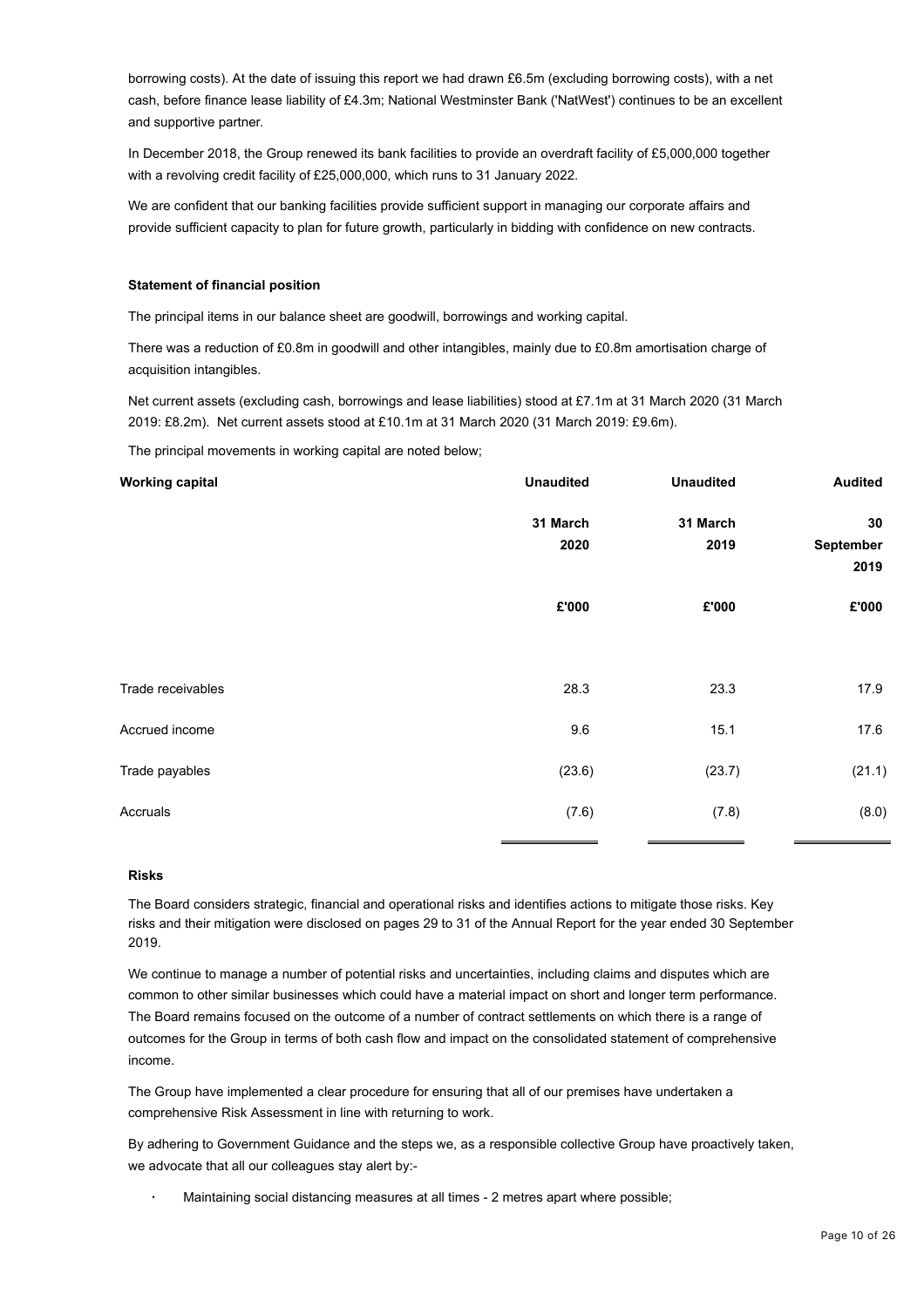- · Ensuring they thoroughly wash/clean their hands regularly adequate hand washing facilities and/or sanitising products are made available to all colleagues:
- · By agreement with Line Manager and HR Department, work from home where appropriate;
- Limiting contact with other people, where at all possible;
- Office rotas are in place to prevent too many people from being in small spaces;
- Phased working time and/or hours;
- One-way systems around our larger offices with different entry/exit points;
- · Wearing a face covering when they are in an enclosed space where it is difficult to socially distance e.g., on public transport

Our Risk Assessments have been created in consultation with our colleagues and clearly establish the control measures we have put in place. Due to the nature of our organisation and its various geographical locations, each Business has undertaken this Risk Assessment in the desired format - however all assessments have been reviewed and approved by the Senior Management Teams and our SHEQ Managers.

#### **Going Concern statement**

The Directors acknowledge the Financial Reporting Council's 'Guidance on the going concern basis of accounting and reporting on solvency and liquidity risks' issued in April 2016. The financial position of the Group, its cash flows, liquidity position and borrowing facilities are described in the Financial Review.

In assessing the Group and Company's ability to continue as a going concern, the Board reviews and approves the annual budget, three-year plan and a rolling 12 month forecast, including forecasts of cash flows, borrowing requirements and covenant headroom. The Board reviews the Group's sources of available funds and the level of headroom available against its committed borrowing facilities and associated covenants. The Group's financial forecasts, taking into account possible sensitivities in trading performance including the potential impact of Covid-19, indicate that the Group will be able to operate within the level of its committed borrowing facilities and within the requirements of the associated covenants for the foreseeable future. NatWest remains supportive of the Group and in December 2018, the Group renewed its banking facilities to provide an overdraft facility of £5,000,000 together with a revolving credit facility of £25,000,000, which runs to 31 January 2022. The Directors have a reasonable expectation that the Group and Company have adequate resources to continue their operational existence for the foreseeable future. Accordingly, they continue to adopt the going concern basis of accounting in preparing the Interim report.

# **CONDENSED CONSOLIDATED STATEMENT OF COMPREHENSIVE INCOME**

**For the six months ended 31 March 2020**

|                          |                | <b>Unaudited</b><br>six months<br>ended 31<br><b>March 2020</b> | <b>Unaudited</b><br>six months<br>ended 31<br><b>March 2019</b> |                       |
|--------------------------|----------------|-----------------------------------------------------------------|-----------------------------------------------------------------|-----------------------|
|                          | <b>Notes</b>   | £'000                                                           | £'000                                                           | £'000                 |
| Revenue<br>Cost of sales | $\overline{2}$ | 109,551<br>(92,029)                                             | 102,476<br>(88, 130)                                            | 212,066<br>(179, 188) |
| <b>Gross profit</b>      |                | 17,522                                                          | 14,346                                                          | 32,878                |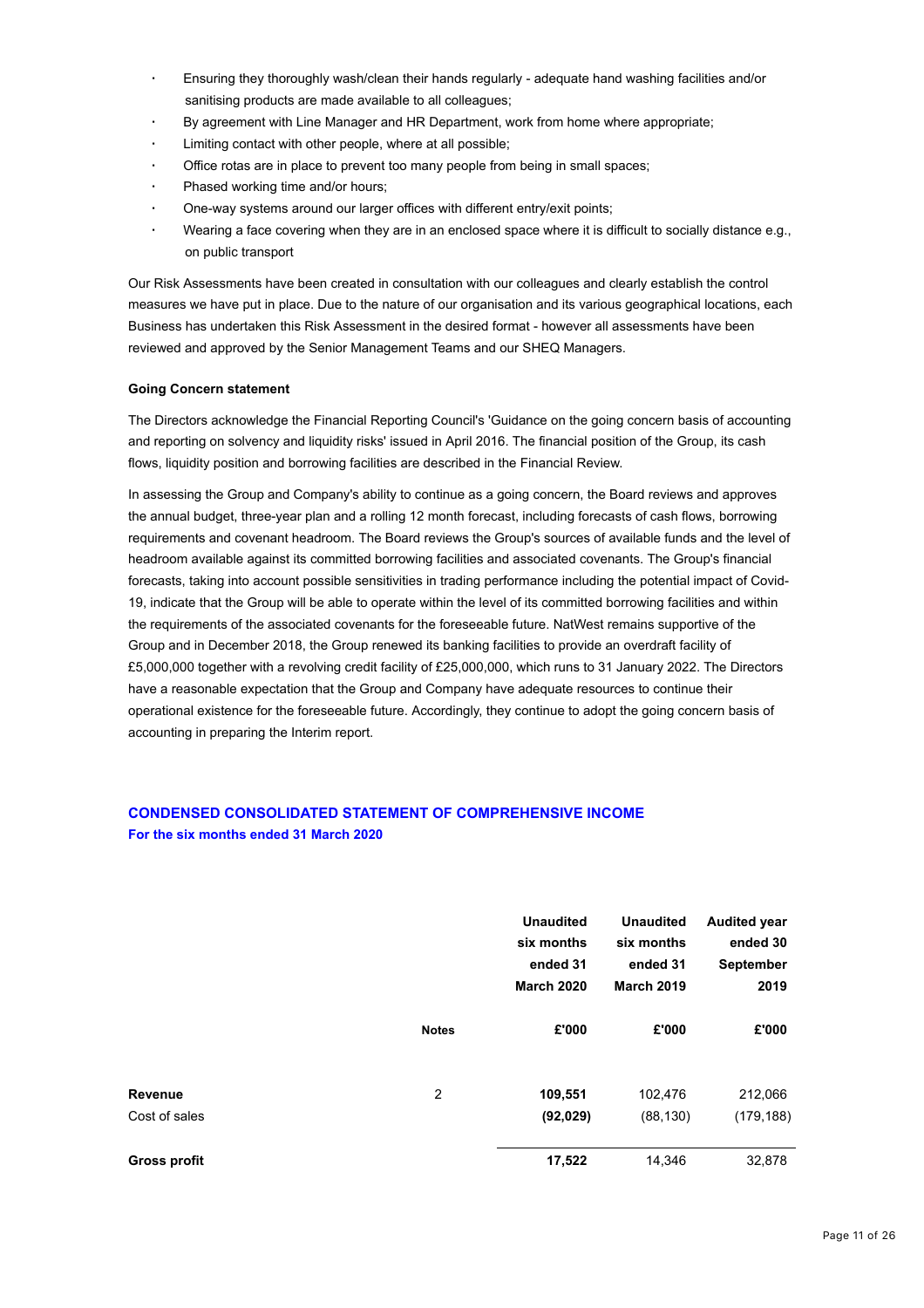| Other operating expenses          | (13, 736) | (11, 622) | (23, 953) |
|-----------------------------------|-----------|-----------|-----------|
| Share of results of joint venture | 146       | 371       | 429       |

| Operating profit before exceptional items                                                                                                |                |              |              |              |
|------------------------------------------------------------------------------------------------------------------------------------------|----------------|--------------|--------------|--------------|
| and amortisation of acquisition intangibles                                                                                              | $\overline{2}$ | 3,932        | 3,095        | 9,354        |
| <b>Exceptional costs</b>                                                                                                                 | 3              |              |              | (225)        |
| Amortisation of acquisition intangibles                                                                                                  |                | (800)        | (1, 367)     | (2,735)      |
| <b>Operating profit</b>                                                                                                                  |                | 3,132        | 1,728        | 6,394        |
| Finance expense                                                                                                                          |                | (614)        | (609)        | (1,051)      |
| Investment income                                                                                                                        |                | 39           |              |              |
| Profit before tax from continuing<br>operations                                                                                          | 2              | 2,557        | 1,119        | 5,343        |
| Taxation                                                                                                                                 | $\overline{4}$ | (498)        | (218)        | (1, 154)     |
| Profit for the period attributable to the<br>equity holders of the Group from<br>continuing operations<br><b>Discontinued operations</b> |                | 2,059        | 901          | 4,189        |
| Profit for the period from discontinued<br>operations                                                                                    |                | 128          |              | 848          |
| Profit for the period attributable to the<br>equity holders of the Group                                                                 |                | 2,187        | 901          | 5,037        |
| Earnings per share from continuing operations<br><b>Basic</b><br>Diluted                                                                 | 6<br>6         | 1.3p<br>1.3p | 0.6p<br>0.6p | 2.7p<br>2.6p |

**Earnings per share from continuing operations and discontinued operations**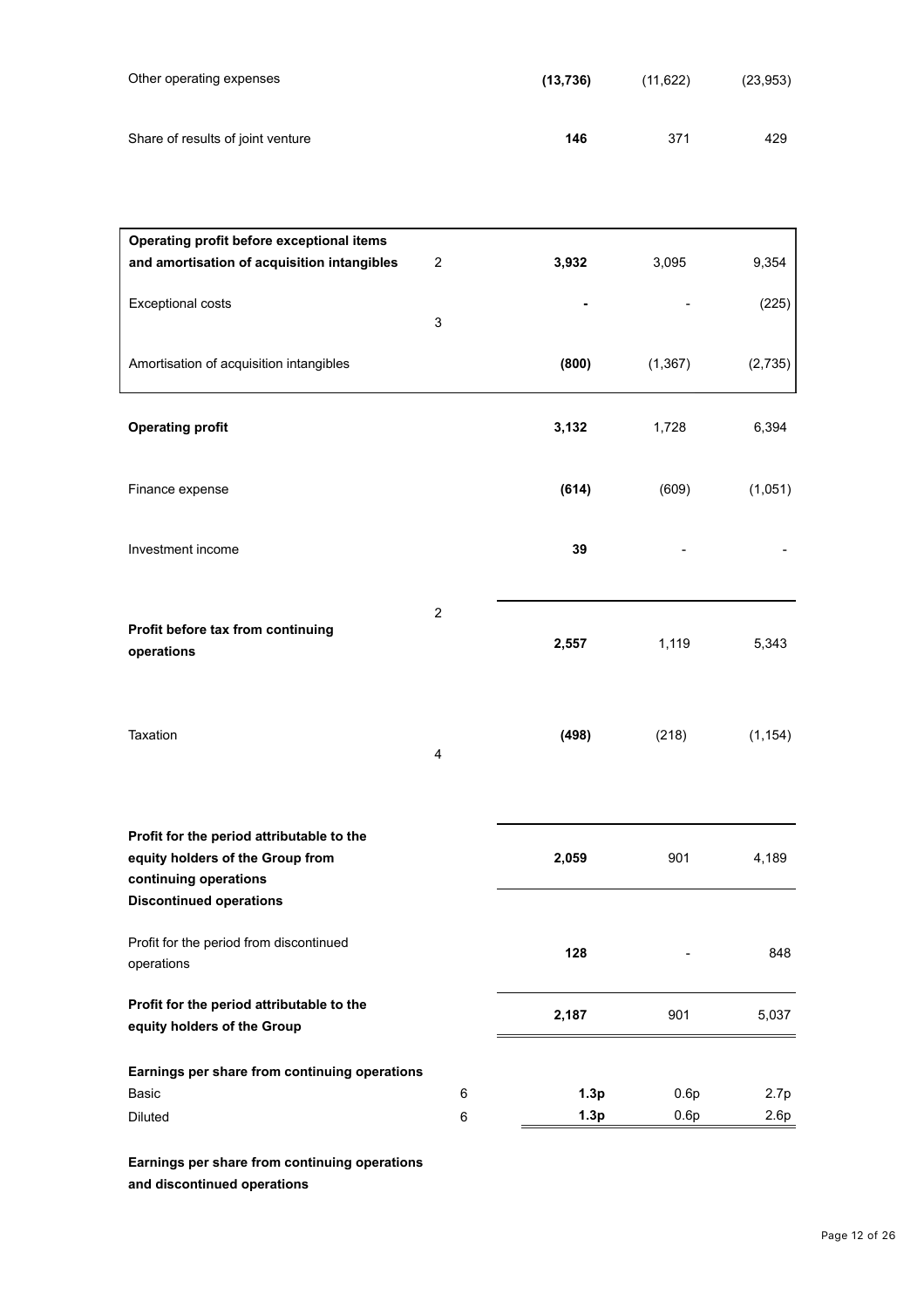| Basic   | 1.4p | 0.6p | 3.2 <sub>p</sub> |
|---------|------|------|------------------|
| Diluted | 1.4p | 0.6p | 3.2p             |

# **CONDENSED CONSOLIDATED STATEMENT OF FINANCIAL POSITION At 31 March 2020**

|                               |                  | <b>Unaudited</b><br>As at 31<br><b>March 2020</b> | <b>Unaudited</b><br>As at 31<br><b>March 2019</b> | <b>Audited</b><br>As at 30<br>September<br>2019 |
|-------------------------------|------------------|---------------------------------------------------|---------------------------------------------------|-------------------------------------------------|
|                               | <b>Notes</b>     | £'000                                             | £'000                                             | £'000                                           |
| <b>Non-current assets</b>     |                  |                                                   |                                                   |                                                 |
| Goodwill                      |                  | 42,357                                            | 42,406                                            | 42,357                                          |
| Other intangible assets       |                  | 1,416                                             | 3,701                                             | 2,171                                           |
| Property, plant and equipment |                  | 1,302                                             | 1,483                                             | 1,344                                           |
| Right-of-use assets           | $\boldsymbol{7}$ | 6,296                                             |                                                   |                                                 |
| Interest in joint venture     |                  | 614                                               | 675                                               | 732                                             |
| Deferred tax asset            |                  | 603                                               | 195                                               | 467                                             |
|                               |                  | 52,588                                            | 48,460                                            | 47,071                                          |
| <b>Current assets</b>         |                  |                                                   |                                                   |                                                 |
| Inventories                   |                  | 3,276                                             | 3,034                                             | 3,059                                           |
| Trade and other receivables   |                  | 45,015                                            | 45,846                                            | 42,068                                          |
| Cash and cash equivalents     | $\boldsymbol{9}$ | 6,273                                             | 1,407                                             | 2,452                                           |
|                               |                  | 54,564                                            | 50,287                                            | 47,579                                          |
| <b>Total assets</b>           |                  | 107,152                                           | 98,747                                            | 94,650                                          |

**Current liabilities**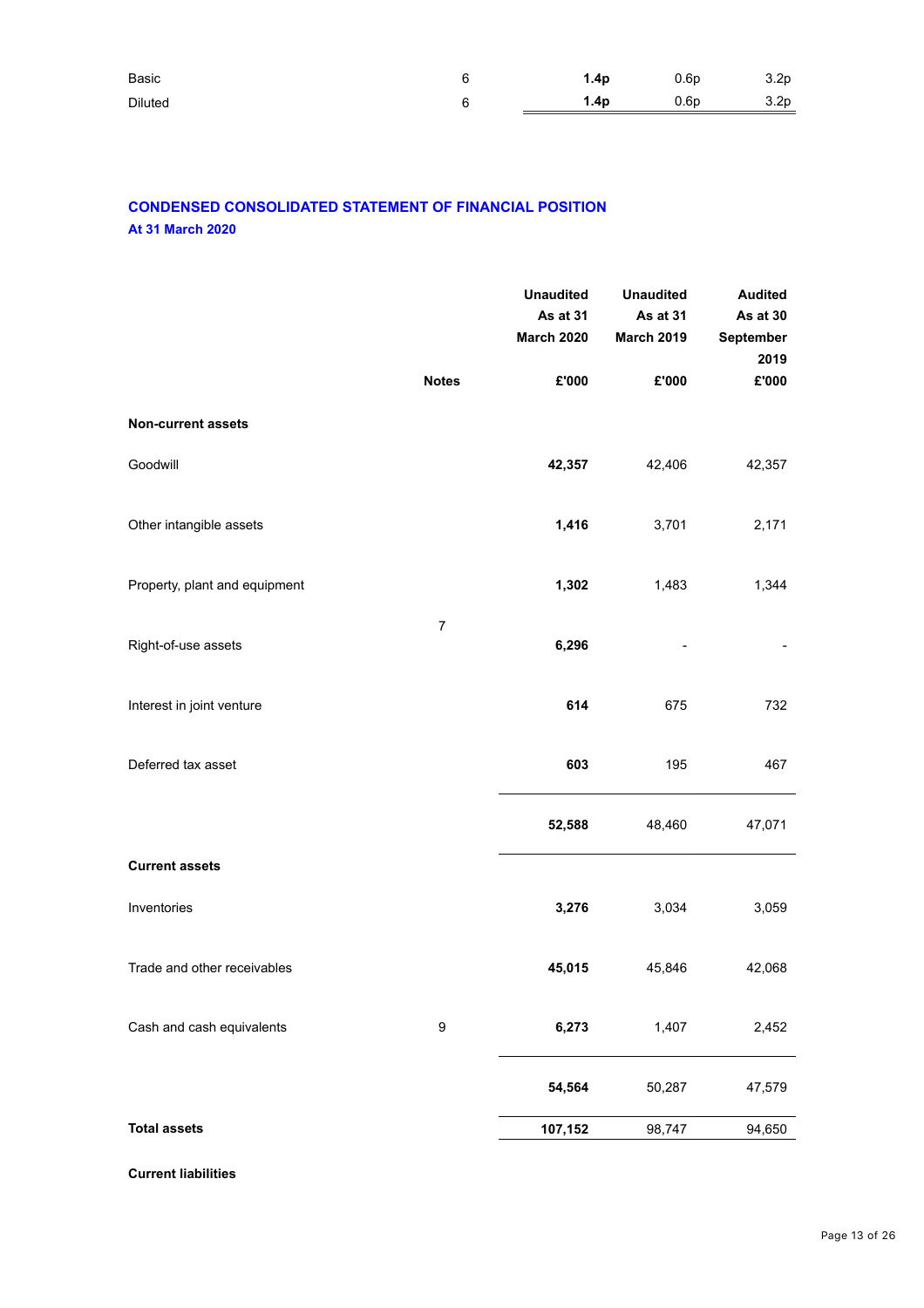| Trade and other payables                              |                  | 40,045   | 38,902    | 36,698    |
|-------------------------------------------------------|------------------|----------|-----------|-----------|
|                                                       |                  |          |           |           |
| Lease liabilities                                     | $\boldsymbol{9}$ | 3,279    | 53        | 54        |
| Provisions                                            | 10               | 465      | 1,549     | 415       |
|                                                       |                  |          |           |           |
| Income tax payable                                    |                  | 634      | 192       | 242       |
|                                                       |                  | 44,423   | 40,696    | 37,409    |
| Net current assets                                    |                  | 10,141   | 9,591     | 10,170    |
| <b>Non-current liabilities</b>                        |                  |          |           |           |
| Loans and borrowings                                  | 8,9              | 9,810    | 14,199    | 9,755     |
|                                                       |                  |          |           |           |
| Lease liabilities                                     | 9                | 3,106    | 34        |           |
|                                                       |                  |          |           |           |
| Provisions                                            | 10               | 3,287    | 3,813     | 3,195     |
|                                                       |                  | 16,203   | 18,046    | 12,950    |
| <b>Total liabilities</b>                              |                  | 60,626   | 58,742    | 50,359    |
| <b>Net assets</b>                                     |                  | 46,526   | 40,005    | 44,291    |
| <b>Equity</b>                                         |                  |          |           |           |
| Called up share capital                               |                  | 15,895   | 15,754    | 15,895    |
| Share premium account                                 |                  | 25,318   | 25,318    | 25,318    |
|                                                       |                  |          |           |           |
| Share-based payment reserve                           |                  | 586      | 776       | 538       |
| Own shares                                            |                  | (290)    | (290)     | (290)     |
| Merger reserve                                        |                  | 20,067   | 20,067    | 20,067    |
| Retained earnings                                     |                  | (15,050) | (21, 620) | (17, 237) |
| Equity attributable to equity holders of the<br>Group |                  | 46,526   | 40,005    | 44,291    |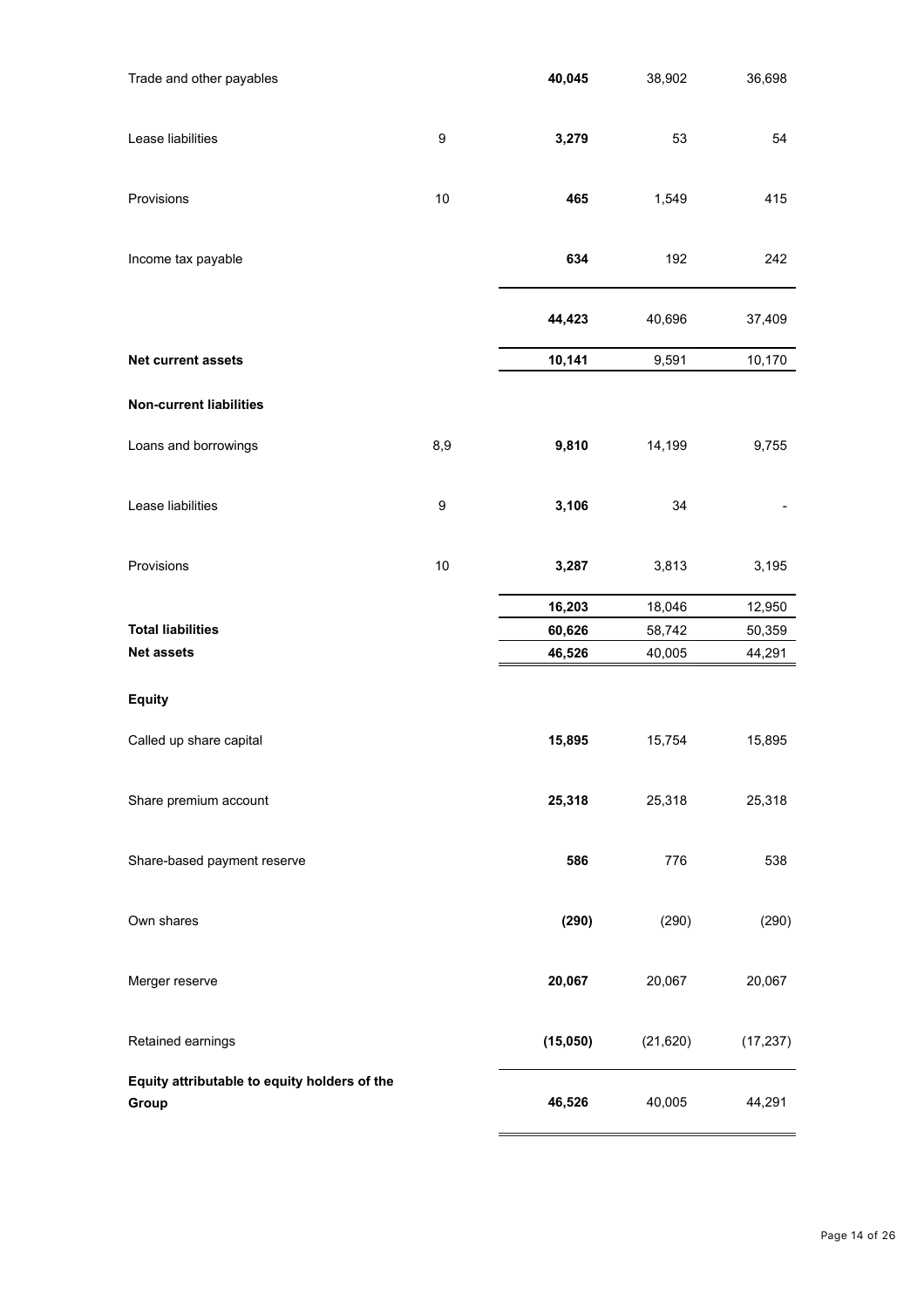# **CONDENSED CONSOLIDATED STATEMENT OF CHANGES IN EQUITY For the six months ended 31 March 2020**

|                                          |              | <b>Share</b>             | Share-<br>based |        |               |                 |              |
|------------------------------------------|--------------|--------------------------|-----------------|--------|---------------|-----------------|--------------|
|                                          | <b>Share</b> | premium                  | payment         | Own    | <b>Merger</b> | <b>Retained</b> | <b>Total</b> |
|                                          | capital      | account                  | reserve         | shares | reserve       | earnings        | equity       |
|                                          | £'000        | £'000                    | £'000           | £'000  | £'000         | £'000           | £'000        |
| At 1 October 2017<br>(audited)           | 15,753       | 25,314                   | 776             | (290)  | 20,067        | (11, 378)       | 50,242       |
| Loss for the period                      |              |                          |                 |        |               | (12, 154)       | (12, 154)    |
| At 31 March 2018<br>(unaudited)          | 15,753       | 25,314                   | 776             | (290)  | 20,067        | (23, 532)       | 38,088       |
| Profit for the period                    |              |                          |                 |        |               | 1,799           | 1,799        |
| Dividends paid (note<br>5)               |              |                          |                 |        |               | (788)           | (788)        |
| At 30 September<br>2018 (audited)        | 15,753       | 25,314                   | 776             | (290)  | 20,067        | (22, 521)       | 39,099       |
| Issue of shares<br>(exercise of options) | 1            | 4                        |                 |        |               |                 | 5            |
| Profit for the period                    |              |                          |                 |        |               | 901             | 901          |
| At 31 March 2019<br>(unaudited)          | 15,754       | 25,318                   | 776             | (290)  | 20,067        | (21,620)        | 40,005       |
| Issue of shares<br>(exercise of options) | 141          |                          |                 |        |               | (141)           |              |
| Profit for the period                    |              |                          |                 |        |               | 4,136           | 4,136        |
| Dividends paid                           |              |                          |                 |        |               | (394)           | (394)        |
| Share based<br>payments                  |              | $\overline{\phantom{a}}$ | 544             |        |               |                 | 544          |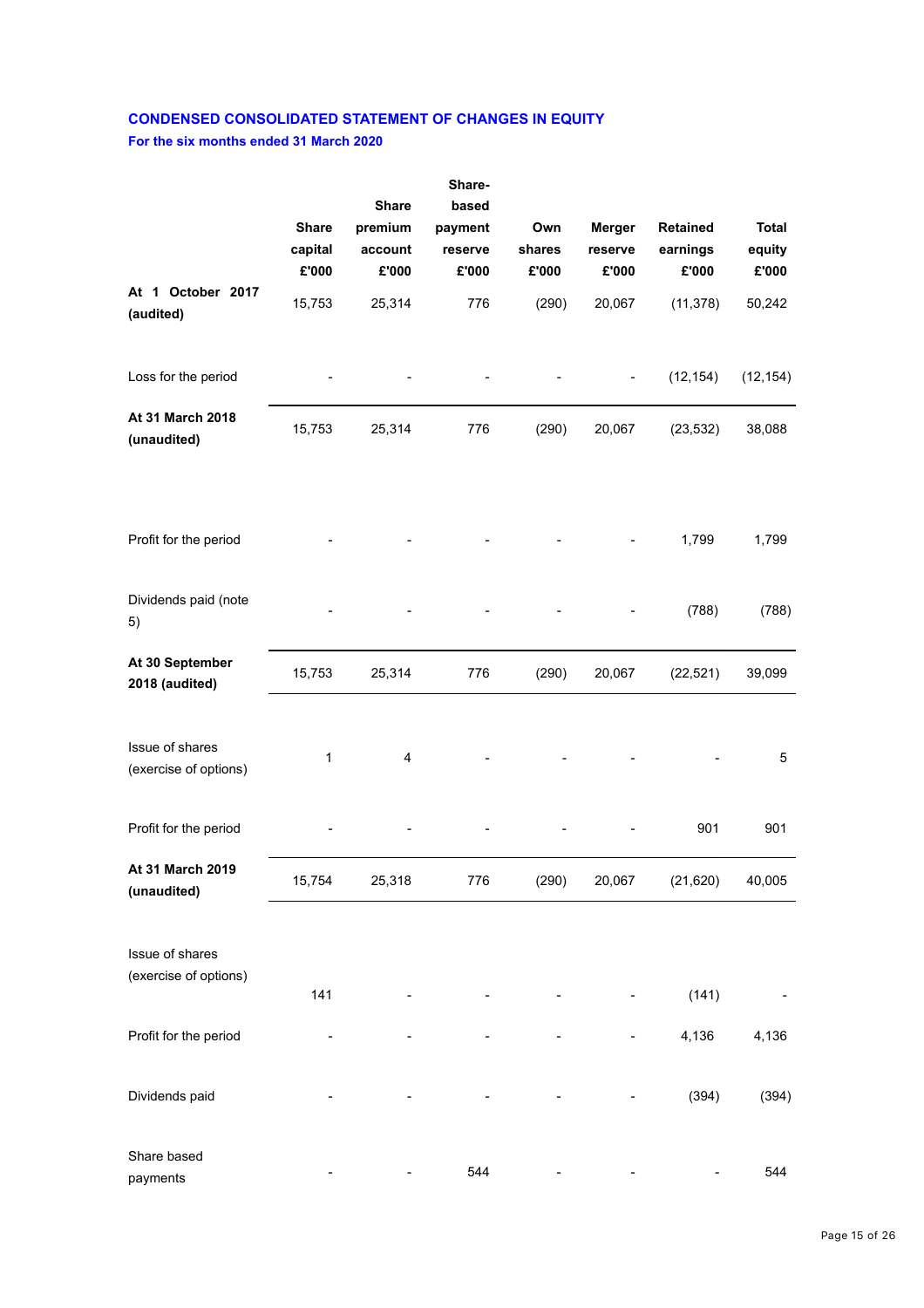| At 31 March 2020<br>(unaudited)   | 15,895 | 25,318 | 586   | (290) | 20,067                       | (15,050)  | 46,526                   |
|-----------------------------------|--------|--------|-------|-------|------------------------------|-----------|--------------------------|
| Share based payments              |        |        | 48    |       |                              |           | 48                       |
| Profit for the period             |        |        |       |       | $\overline{\phantom{a}}$     | 2,187     | 2,187                    |
| At 30 September<br>2019 (audited) | 15,895 | 25,318 | 538   | (290) | 20,067                       | (17, 237) | 44,291                   |
| Reserve transfer                  |        |        | (782) |       | $\qquad \qquad \blacksquare$ | 782       | $\overline{\phantom{a}}$ |

# **CONDENSED CONSOLIDATED STATEMENT OF CASH FLOWS For the six months ended 31 March 2020**

|                                                                                                                                                                                                                               | <b>Notes</b> | <b>Unaudited</b><br>six months<br>ended 31<br><b>March 2020</b><br>(post IFRS16<br>adjustment)<br>£'000 | <b>Unaudited</b><br>six months<br>ended 31<br><b>March 2019</b><br>£'000 | <b>Audited year</b><br>ended 30<br>September<br>2019<br>£'000 |
|-------------------------------------------------------------------------------------------------------------------------------------------------------------------------------------------------------------------------------|--------------|---------------------------------------------------------------------------------------------------------|--------------------------------------------------------------------------|---------------------------------------------------------------|
| Cash flows from operating activities<br>Cash generated from / (used in) operations<br>Interest paid<br>Interest received<br>Taxation                                                                                          | 11           | 6,292<br>(540)<br>39<br>(242)                                                                           | (1,752)<br>(467)<br>511                                                  | 5,539<br>(914)<br>(34)                                        |
| Net cash generated from / (used in)<br>operating activities                                                                                                                                                                   |              | 5,549                                                                                                   | (1,708)                                                                  | 4,591                                                         |
| Cash flows from investing activities<br>Receipt of deferred consideration on prior<br>period disposals<br>Purchase of property, plant and equipment<br>Purchase of intangible assets<br>Sale of property, plant and equipment |              | 930<br>(283)<br>(232)<br>3                                                                              | 916<br>(334)<br>(300)<br>13                                              | 910<br>(631)<br>(403)<br>86                                   |
| Net cash generated from / (used in)<br>investing activities                                                                                                                                                                   |              | 418                                                                                                     | 295                                                                      | (38)                                                          |

**Cash flows from financing activities**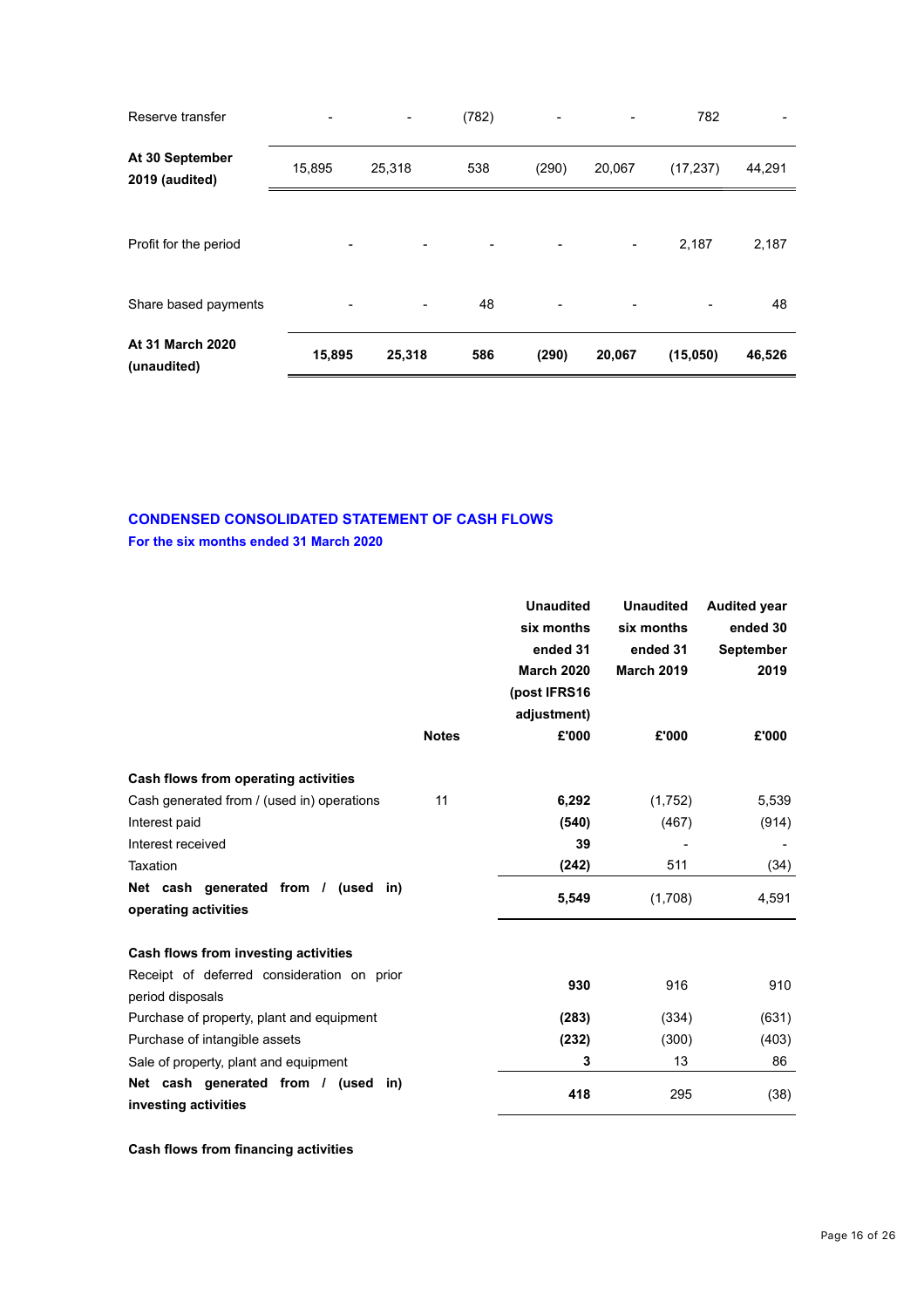| Proceeds from Issue of Shares                                  |          |       | 5       |
|----------------------------------------------------------------|----------|-------|---------|
| Dividend paid to shareholders                                  |          |       | (394)   |
| Proceeds from bank borrowings                                  |          | 1,500 |         |
| Repayment of bank borrowings                                   |          |       | (3,000) |
| Lease payments                                                 | (2, 146) | (57)  | (89)    |
| Finance issue costs                                            |          | (328) | (328)   |
| Net cash (used in) /<br>generated from<br>financing activities | (2, 146) | 1,115 | (3,806) |
| Net increase / (decrease) in cash and cash<br>equivalents      | 3,821    | (298) | 747     |
| Cash and cash equivalents at beginning of<br>year              | 2,452    | 1,705 | 1,705   |
| Cash and cash equivalents at end of year                       | 6,273    | 1,407 | 2,452   |

# **NOTES TO THE CONDENSED CONSOLIDATED FINANCIAL STATEMENTS For the six months ended 31 March 2020**

#### **1. Basis of preparation**

The results presented in this report are unaudited and they have been prepared in accordance with the recognition and measurement of International Financial Reporting Standards (`IFRS') as adopted by the EU that are expected to be applicable to the financial statements for the year ending 30 September 2020 and on the basis of the accounting policies to be used in those financial statements. The figures for the year ended 30 September 2019 are extracted from the statutory accounts of the group for that period The condensed consolidated financial statements do not include all the information and disclosures required in the annual financial statements and should be read in conjunction with the Group's annual financial statements, being the statutory financial statements for Sureserve Group plc, as at 30 September 2019, which have been prepared in accordance with IFRS as adopted by the European Union.

The condensed consolidated financial statements for the six months ended 31 March 2020 do not comprise statutory accounts within the meaning of Section 434 of the Companies Act 2006. Statutory accounts for the year ended 30 September 2019 have been approved by the Board of Directors and delivered to the Registrar of Companies. These accounts, which contained an unqualified audit report under Section 495, did not include a reference to any matters to which the auditor drew attention by way of emphasis of matter and did not contain a statement under Section 498 (2) or (3) of the Companies Act 2006.

#### *Significant accounting policies*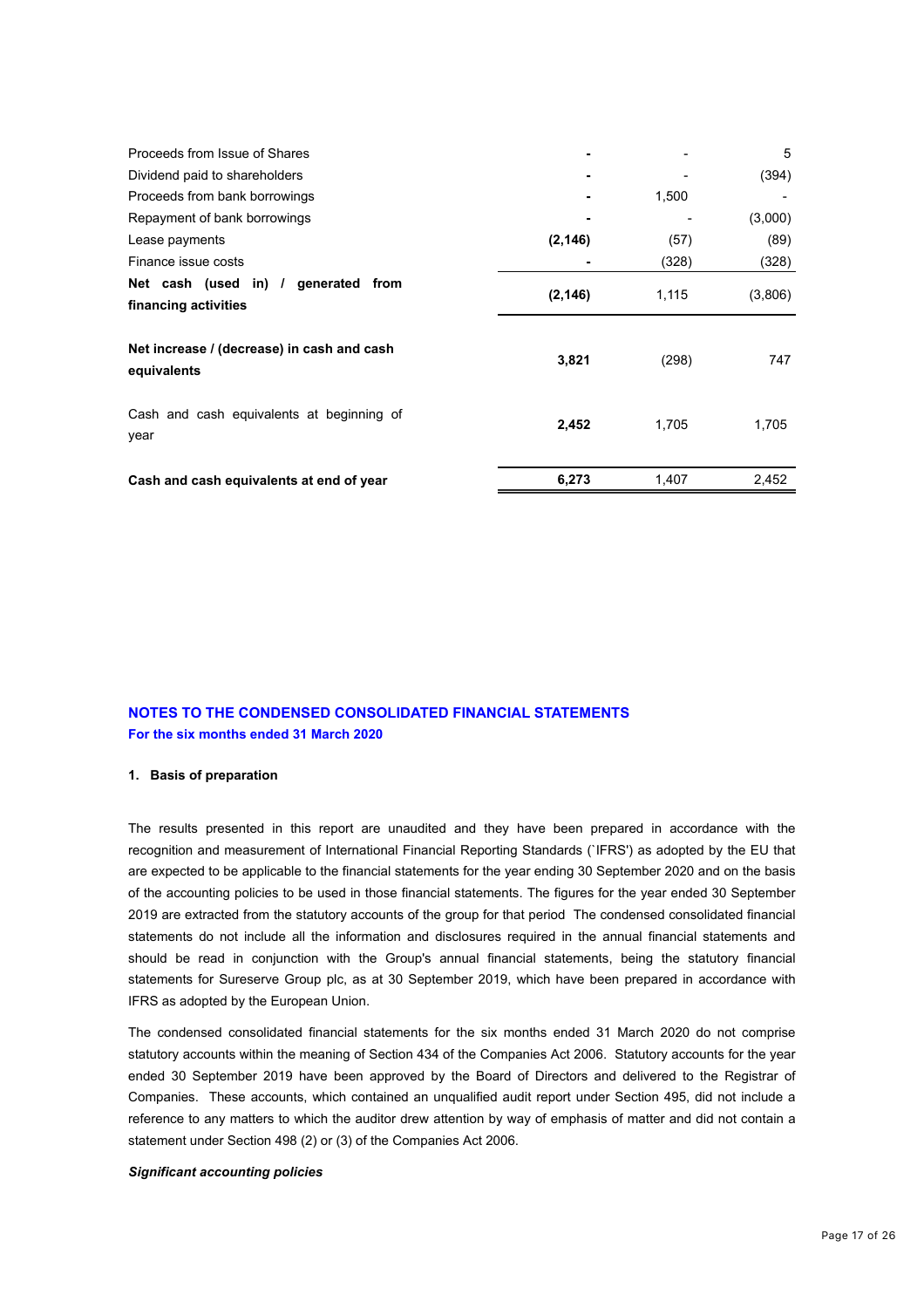The accounting policies adopted in the preparation of the condensed consolidated financial statements are consistent with those followed in the preparation of the Group's annual financial statements for the year ended 30 September 2019, with the exception of those noted below;

#### *IFRS 16*

IFRS 16 'Leases' was issued in January 2016 and is effective for accounting periods beginning on or after 1 January 2019. It has been applied by the Group from 1 October 2019 under the modified retrospective approach, applying the short term and low value lease exemption.

Under IFRS 16, leases have been recognised as a lease liability and a right of use asset. These lease liabilities were measured at the present value of the remaining lease payments based on a range of values approximating the Group's incremental borrowing rate as at 1 October 2019 of 4.01%. The range that is being used is between 3.01% and 4.51% depending on the type of asset. The associated right of use assets for all leases were measured at the amount equal to the lease liability.

This has had a material impact on the Group's consolidated statement of financial position, as can be seen from the extract below:

|                                 |             | <b>Unaudited six months ended 31 March</b> |            | <b>Unaudited six</b><br>months<br>ended 31 |
|---------------------------------|-------------|--------------------------------------------|------------|--------------------------------------------|
|                                 |             |                                            | 2020       | <b>March 2019</b>                          |
|                                 | As reported | IFRS16<br>impact                           | Pre IFRS16 |                                            |
|                                 | £'000       | £'000                                      | £'000      | £'000                                      |
| Right-of-use assets             | 6,296       | 6,296                                      |            |                                            |
|                                 |             |                                            |            |                                            |
| Lease liabilities (current)     | (3, 279)    | (3, 249)                                   | (30)       | (53)                                       |
|                                 |             |                                            |            |                                            |
| Lease liabilities (non-current) | (3, 106)    | (3, 106)                                   |            | (34)                                       |
|                                 |             |                                            |            |                                            |
| Income tax payable              | (634)       | 12                                         | (646)      | (192)                                      |
| <b>Net assets</b>               | 46,526      | (47)                                       | 46,573     | 40,005                                     |

# **NOTES TO THE CONDENSED CONSOLIDATED FINANCIAL STATEMENTS For the six months ended 31 March 2020**

**1. Basis of preparation (continued)**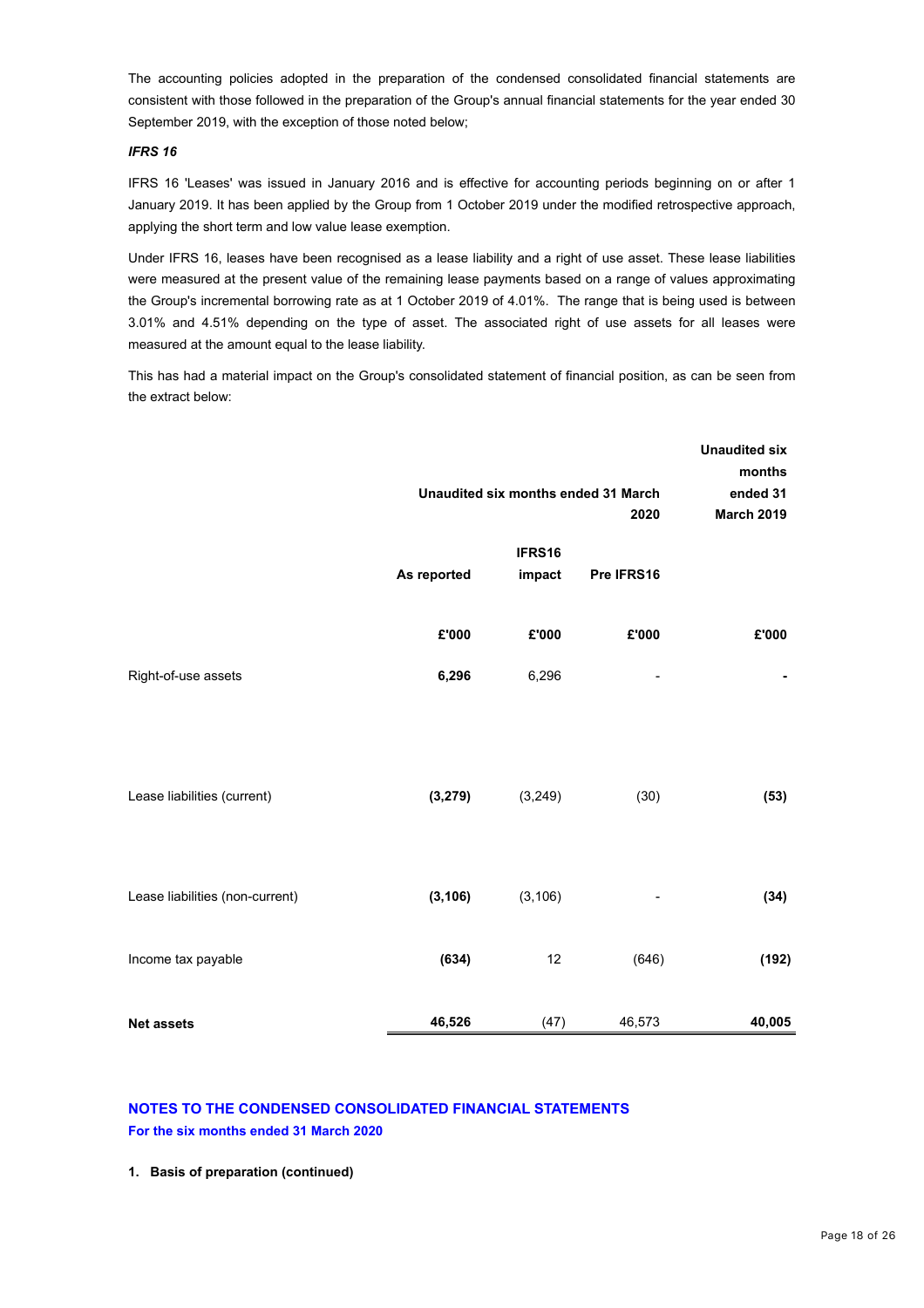The effect on operating profit before exceptional and other items has increased by £0.1m. Lease payments are now reflected as a reduction in lease liabilities. Conversely there is an increase in depreciation and interest on lease obligations.

A reconciliation of EBITA and adjusted EBITA pre-IFRS16 to profit before tax for the period is provided below:

|                                                      | Unaudited six months ended 31 March | <b>Unaudited six</b><br>months<br>ended 31<br><b>March 2019</b> |            |          |
|------------------------------------------------------|-------------------------------------|-----------------------------------------------------------------|------------|----------|
|                                                      | As reported                         | IFRS16<br>impact                                                | Pre IFRS16 |          |
| Operating profit before exceptional                  | £'000                               | £'000                                                           | £'000      | £'000    |
| items and amortisation of acquisition<br>intangibles | 3,932                               | 89                                                              | 3,843      | 3,095    |
| Amortisation of acquisition intangibles              | (800)                               |                                                                 | (800)      | (1, 367) |
| <b>Operating profit</b>                              | 3,132                               | 89                                                              | 3,043      | 1,728    |
| Finance expense                                      | (614)                               | (148)                                                           | (466)      | (609)    |
| Investment income                                    | 39                                  |                                                                 | 39         |          |
| Profit before tax                                    | 2,557                               | (59)                                                            | 2,616      | 1,119    |

Cash is unaffected by the adoption of IFRS16, but as noted on the extract of the Statement of Cash Flows below, cash generated from operating activities has increased being offset by a decrease in the cash used in financing activities:

|             |                                     |            | <b>Unaudited six</b> |
|-------------|-------------------------------------|------------|----------------------|
|             |                                     |            | months               |
|             | Unaudited six months ended 31 March |            | ended 31             |
|             |                                     | 2020       | <b>March 2019</b>    |
| As reported | IFRS16<br>impact                    | Pre IFRS16 |                      |
| £'000       | £'000                               | £'000      | £'000                |

Net cash generated from / (used in)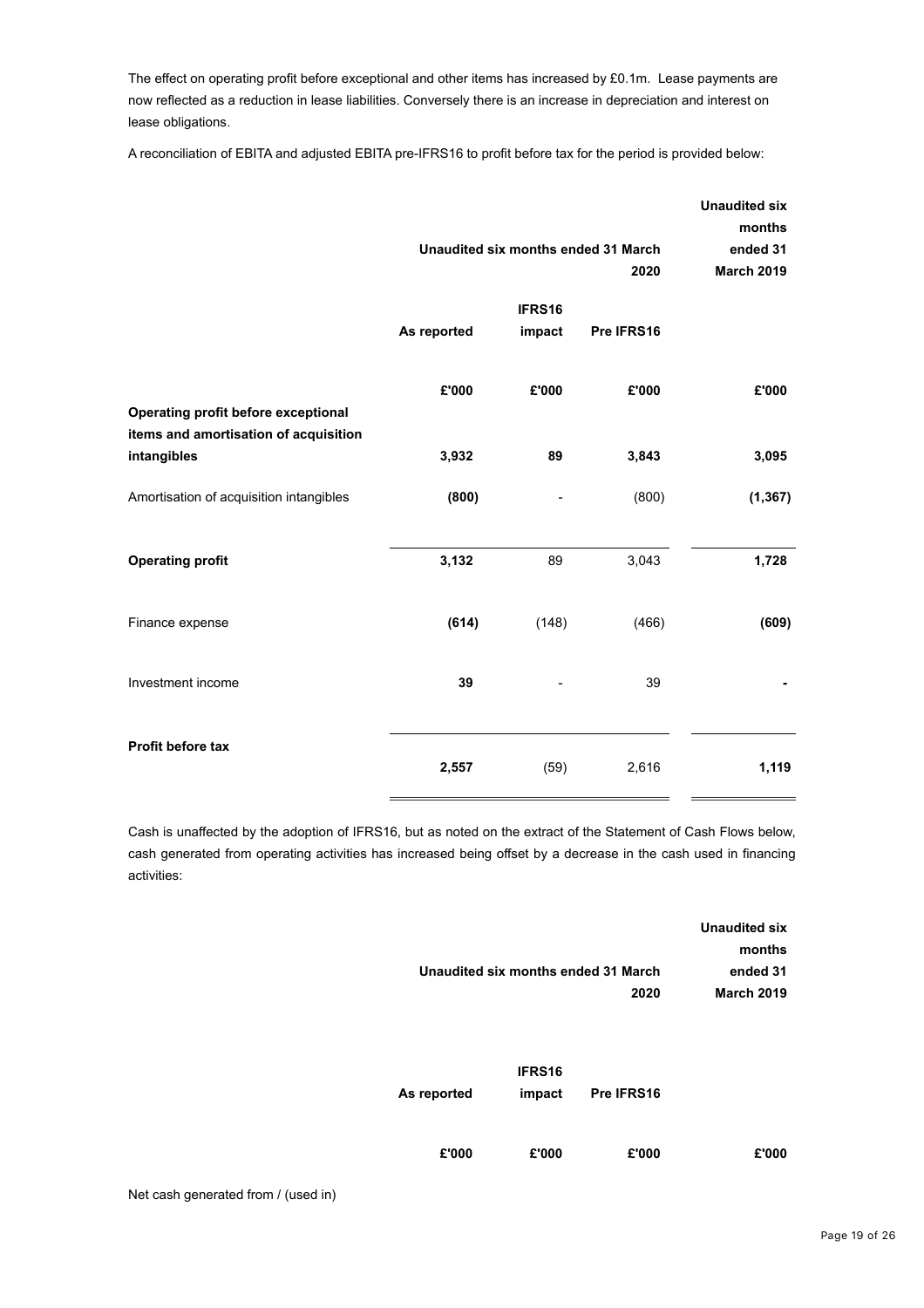|                                                             | 5,549    | 2,122    | 3,427 | (1,708) |
|-------------------------------------------------------------|----------|----------|-------|---------|
| Net cash generated from investing<br>activities             |          |          |       |         |
|                                                             | 418      |          | 418   | 295     |
| Net cash (used in) / generated from<br>financing activities |          |          |       |         |
|                                                             | (2, 146) | (2, 122) | (24)  | 1,115   |
| Net increase / (decrease) in cash and<br>cash equivalents   | 3,821    |          | 3,821 | (298)   |
| Cash and cash equivalents at beginning<br>of year           | 2,452    |          | 2,452 | 1,705   |
| Cash and cash equivalents at end of<br>year                 | 6,273    |          | 6,273 | 1,407   |

The debt covenants on the Group's borrowing facility will be unaffected by the application of IFRS16 as the covenant calculations are based on the accounting principles in place at the date the agreement was entered into.

#### *Seasonality*

The Group has seasonal influences in specific areas. The Compliance division experiences higher activity levels in Gas and Lift services in colder weather, leading to higher working capital requirements and lower profitability in winter, and the opposite in the summer. Within Energy Services it is not possible to render walls or use fixing glue at temperatures below three degrees centigrade, nor perform cladding work in high winds. As such, weather has an influence on this business, meaning that the Group has to plan to increase capacity during warmer and more settled periods to compensate for time lost during colder ones.

#### **NOTES TO THE CONDENSED CONSOLIDATED FINANCIAL STATEMENTS** (continued)

### **For the six months ended 31 March 2020**

#### **2. Operating segments**

The Group's chief operating decision maker is considered to be the Board of Directors ('the Board'). The Group's operating segments are determined with reference to the information provided to the Board in order for it to allocate the Group's resources and to monitor the performance of the Group.

The Board has determined an operating management structure aligned around the two core activities of the Group, with the following operating segments applicable:

- Compliance: focused on gas, fire, electrics, air, water and lifts where we contract predominantly under framework agreements. Services comprise the following:
	- Installation, maintenance and repair-on-demand of gas appliances and central heating systems
	- Compliance services in the areas of fire protection and building electrics
	- Air and water hygiene solutions
	- Service, repair and installation of lifts
- Energy Services: we offer a range of services in the energy efficiency sector, including external, internal and cavity wall insulation, loft insulation, gas central heating, boiler upgrades and other renewable technologies.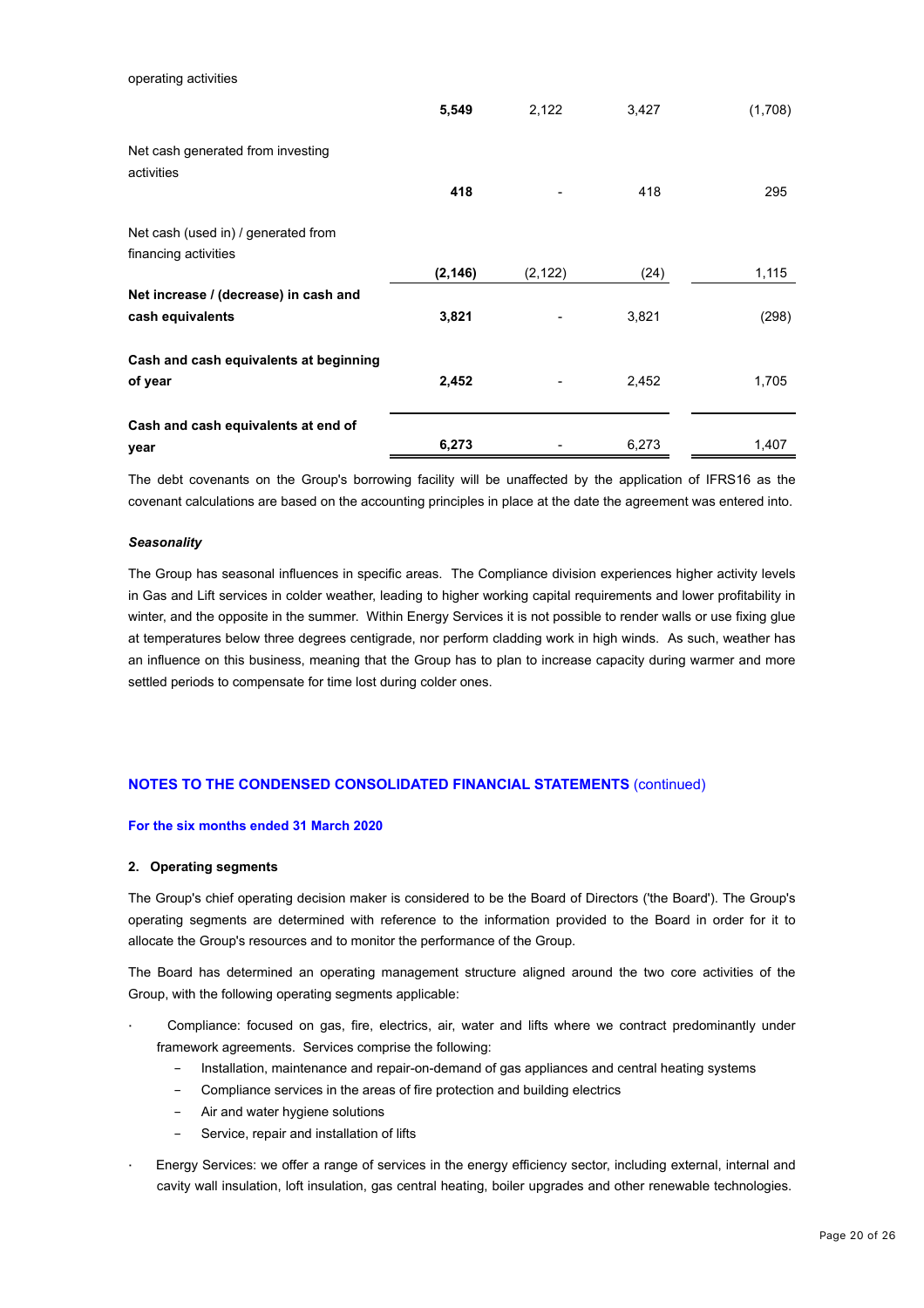The services are offered under various energy saving initiatives including Energy Company Obligations ("ECO"), Green Deal and the Scottish Government's HEEPs ("Home Energy Efficiency Programme") Affordable Warmth programme. Clients include housing associations, social landlords, local authorities and private householders and we have trading relationships with all of the "big six" utility suppliers and many of the leading utility challengers. We also provide metering services involving the installation, servicing and administration of devices and associated data.

The accounting policies of the reportable segments are the same as those described in the accounting policies section.

All revenue and profit are derived from operations in the United Kingdom only.

The profit measure the Board used to evaluate performance is operating profit before exceptional items and other items, as outlined in Note 3 and on the face of the income statement.

The Group accounts for inter-segment trading on an arm's length basis. All inter-segment trading is eliminated on consolidation.

The following is an analysis of the Group's revenue and operating profit before exceptional items and amortisation of acquisition intangibles by reportable segment:

|                              | <b>Unaudited</b>  | <b>Unaudited</b>  | <b>Audited year</b> |
|------------------------------|-------------------|-------------------|---------------------|
|                              | six months        | six months        | ended 30            |
|                              | ended 31          | ended 31          | <b>September</b>    |
|                              | <b>March 2020</b> | <b>March 2019</b> | 2019                |
|                              | £'000             | £'000             | £'000               |
| <b>Revenue</b>               |                   |                   |                     |
| Compliance                   | 73,351            | 65,743            | 133,051             |
| <b>Energy Services</b>       | 37,250            | 38,002            | 82,081              |
| <b>Total segment revenue</b> | 110,601           | 103,745           | 215,132             |
| Inter-segment elimination    | (1,050)           | (1,269)           | (3,066)             |
| <b>Total revenue</b>         | 109,551           | 102,476           | 212.066             |
|                              |                   |                   |                     |

*Reconciliation of* operating profit before exceptional items and amortisation of acquisition intangibles to profit before taxation

|                                                                                                | <b>Unaudited</b>  | <b>Unaudited</b>  | <b>Audited year</b> |
|------------------------------------------------------------------------------------------------|-------------------|-------------------|---------------------|
|                                                                                                | six months        | six months        | ended 30            |
|                                                                                                | ended 31          | ended 31          | September           |
|                                                                                                | <b>March 2020</b> | <b>March 2019</b> | 2019                |
|                                                                                                | £'000             | £'000             | £'000               |
| Operating profit before exceptional items and amortisation of                                  |                   |                   |                     |
| acquisition intangibles by segment                                                             |                   |                   |                     |
| Compliance                                                                                     | 3,701             | 2,640             | 8,470               |
| <b>Energy Services</b>                                                                         | 1,926             | 1,896             | 4,341               |
| Central                                                                                        | (1,695)           | (1,441)           | (3, 457)            |
| Total operating profit before exceptional items and amortisation of<br>acquisition intangibles | 3,932             | 3,095             | 9,354               |
| <b>Exceptional costs</b>                                                                       |                   |                   | (225)               |
| Amortisation of acquisition intangibles                                                        | (800)             | (1, 367)          | (2,735)             |
| Finance costs                                                                                  | (614)             | (609)             | (1,051)             |
| Investment income                                                                              | 39                |                   |                     |
| Profit before taxation from continuing operations                                              | 2,557             | 1,119             | 5,343               |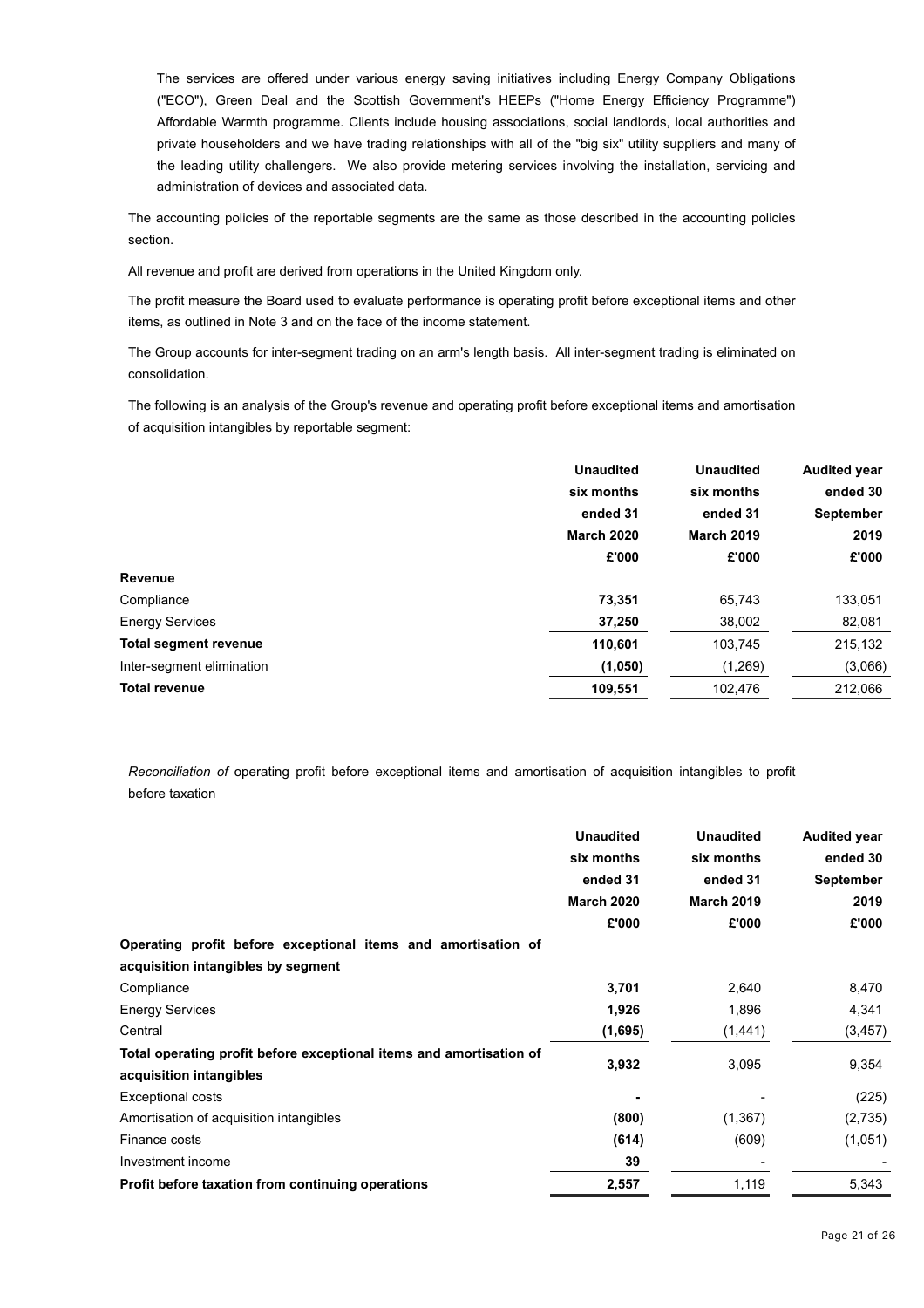Only the Group consolidated statement of financial position is regularly reviewed by the chief operating decision maker and consequently no segment assets or liabilities are disclosed here under IFRS 8.

# **NOTES TO THE CONDENSED CONSOLIDATED FINANCIAL STATEMENTS** (continued)

# **For the six months ended 31 March 2020**

#### **3. Exceptional items**

|                         | <b>Unaudited six</b><br>months<br>ended 31<br><b>March 2020</b><br>£'000 | <b>Unaudited</b><br>six months<br>ended 31<br><b>March 2019</b><br>£'000 | <b>Audited year</b><br>ended 30<br>September<br>2019<br>£'000 |
|-------------------------|--------------------------------------------------------------------------|--------------------------------------------------------------------------|---------------------------------------------------------------|
| Restructuring costs     | ٠                                                                        | $\overline{\phantom{a}}$                                                 | 225                                                           |
| Total exceptional costs | $\blacksquare$                                                           | $\overline{\phantom{0}}$                                                 | 225                                                           |

Exceptional items are considered non-trading because they are not part of the underlying trade of the Group.

#### **4. Taxation**

The income tax charge for the six months ended 31 March 2020 is calculated based upon the effective tax rates expected to apply to the Group for the period of 19%.

# **5. Dividends**

The proposed final dividend for the year ended 30 September 2019 of 0.5 pence per share amounting to £0.8m and representing a total dividend of 0.5 pence for the full year (2018: 0.25 pence per share), was paid on 30 April 2020 to the shareholders on the register at the close of business on 31 January 2020.

#### **6. Earnings per share**

The calculation of the basic and diluted earnings per share is based on the following data:

|                                                | <b>Unaudited</b><br>six months | <b>Unaudited</b><br>six months | <b>Audited year</b><br>ended 30 |
|------------------------------------------------|--------------------------------|--------------------------------|---------------------------------|
|                                                | ended 31                       | ended 31                       | September 2019                  |
|                                                | <b>March 2020</b>              | <b>March 2019</b>              |                                 |
|                                                | <b>Number</b>                  | <b>Number</b>                  | <b>Number</b>                   |
| Weighted average number of ordinary shares for |                                |                                |                                 |
| the purposes of basic earnings per share       | 158,947,467                    | 157,541,890                    | 158,049,310                     |
| <b>Diluted</b>                                 |                                |                                |                                 |
| Effect of dilutive potential ordinary shares:  |                                |                                |                                 |
| Share options                                  | 1,840,747                      | 189,136                        | 595,869                         |
| Weighted average number of ordinary shares for |                                |                                |                                 |
| the purposes of diluted earnings per share     | 160.788.214                    | 157.731.026                    | 158.645.179                     |
|                                                |                                |                                |                                 |

Earnings for the purpose of basic and diluted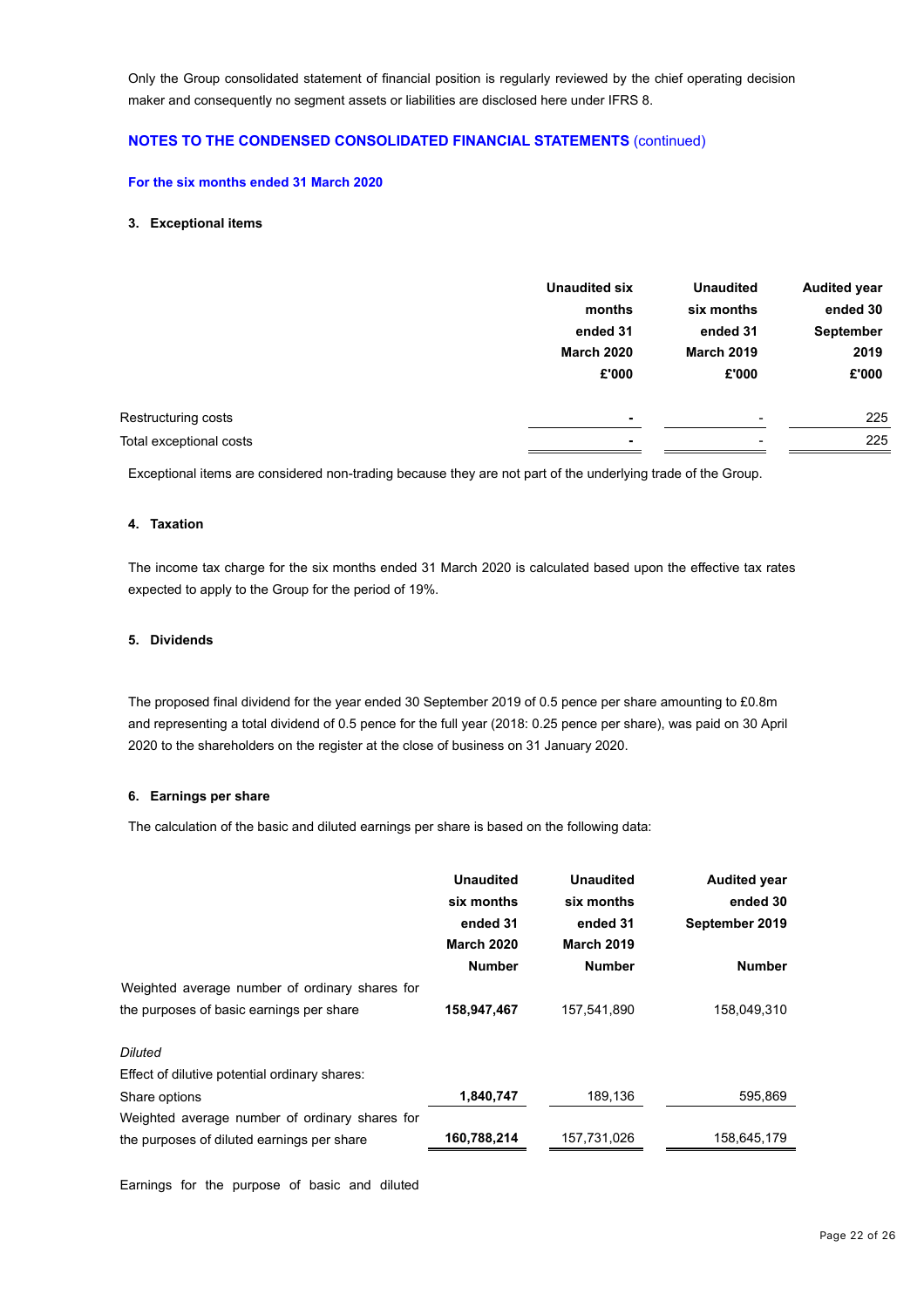| 2,059 | 901  | 4,189            |
|-------|------|------------------|
|       |      |                  |
|       |      |                  |
| 1.3p  | 0.6p | 2.7p             |
|       |      |                  |
| 1.3p  | 0.6p | 2.6 <sub>p</sub> |
| 2,187 | 901  | 5,037            |
| 1.4p  | 0.6p | 3.2p             |
| 1.4p  | 0.6p | 3.2p             |
|       |      |                  |

The number of shares in issue at 31 March 2020 was 158,947,467.

The weighted average number of Ordinary shares in issue during the year excludes those accounted for in the own shares reserve.

# **NOTES TO THE CONDENSED CONSOLIDATED FINANCIAL STATEMENTS** (continued)

# **For the six months ended 31 March 2020**

#### **7. Right-of-use assets**

On 1 October 2019 following adoption of the leasing standard IFRS16, assets in relation to leases which had previously been classified as operating leases were recognised, along with the reclassification of finance-leased assets held within tangible assets to right-of-use assets - see note 1 for details.

|                             | <b>Right-of-use</b> | Right-of-use |              |  |
|-----------------------------|---------------------|--------------|--------------|--|
|                             | property            | motor        |              |  |
|                             | assets              | vehicles     | <b>Total</b> |  |
|                             | £'000               | £'000        | £'000        |  |
| Cost                        |                     |              |              |  |
| At 30 September 2019        |                     |              |              |  |
| Change in accounting policy | 3,159               | 5,171        | 8,330        |  |
| At 1 October 2019           | 3,159               | 5,171        | 8,330        |  |
| Additions                   |                     | 314          | 314          |  |
| <b>Disposals</b>            |                     | (332)        | (332)        |  |
| At 31 March 2020            | 3,159               | 5,153        | 8,312        |  |
| <b>Depreciation</b>         |                     |              |              |  |
| At 30 September 2019        |                     |              |              |  |
| Change in accounting policy |                     |              |              |  |
| At 1 October 2019           |                     |              |              |  |
| Charge for the year         | 597                 | 1,585        | 2,182        |  |
| Disposals                   |                     | (166)        | (166)        |  |
| At 31 March 2020            | 597                 | 1,419        | 2,016        |  |
|                             |                     |              |              |  |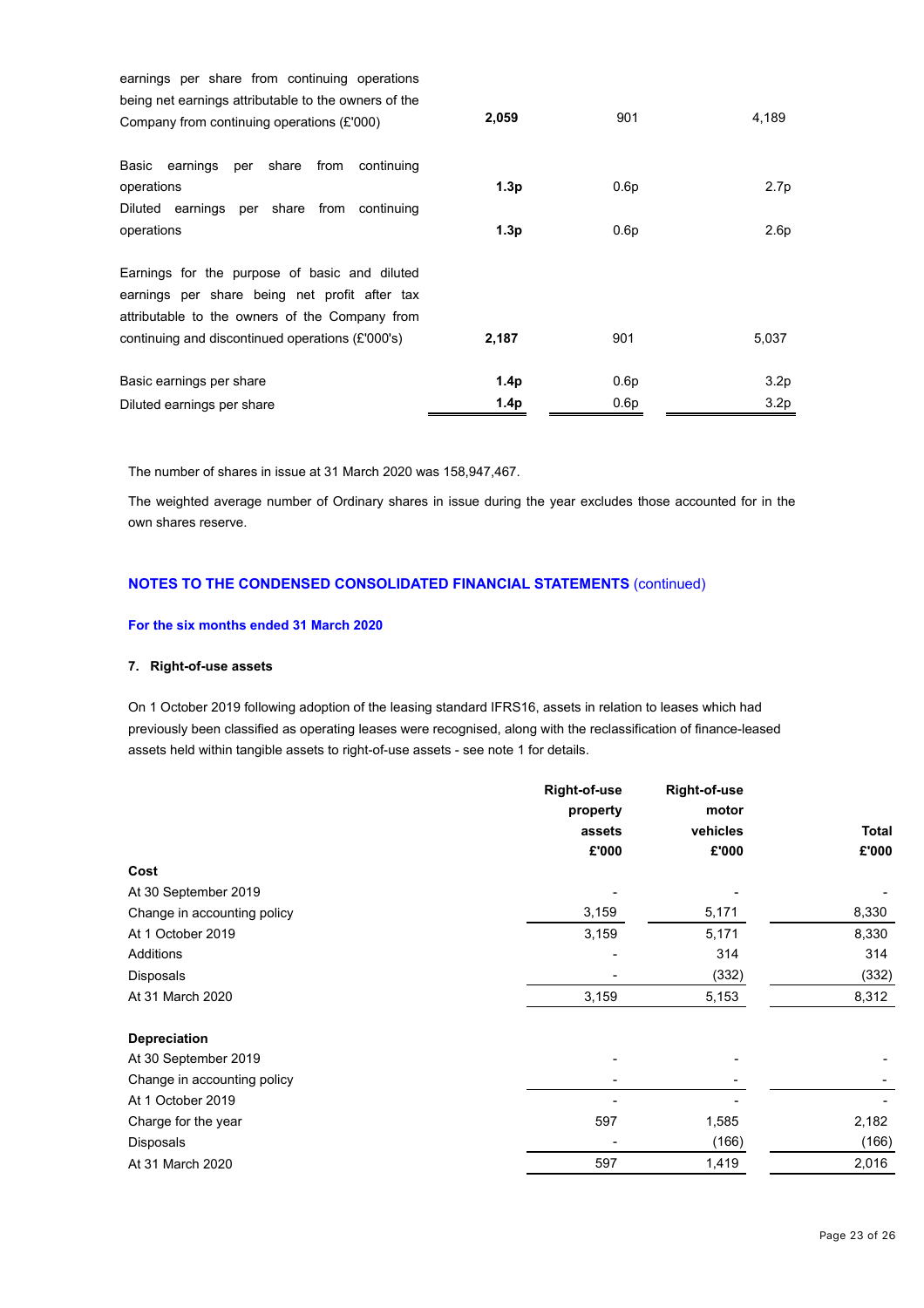| Net book value       |       |       |                          |
|----------------------|-------|-------|--------------------------|
| At 31 March 2020     | 2,562 | 3.734 | 6,296                    |
|                      |       |       |                          |
| At 30 September 2019 | -     | -     | $\overline{\phantom{a}}$ |

# **8. Loans and borrowings**

|                                                                    | <b>Unaudited</b> | <b>Unaudited</b> | <b>Audited</b> |
|--------------------------------------------------------------------|------------------|------------------|----------------|
|                                                                    | 31               | 31               | 30 September   |
|                                                                    | March            | March            | 2019           |
|                                                                    | 2020             | 2019             |                |
|                                                                    | £'000            | £'000            | £'000          |
| Bank loans and credit facilities at amortised cost:                |                  |                  |                |
| Current                                                            |                  |                  |                |
| Non-current                                                        | 9,810            | 14,199           | 9,755          |
|                                                                    | 9,810            | 14,199           | 9,755          |
| Maturity analysis of bank loans and credit facilities falling due: |                  |                  |                |
| In one year or less, or on demand                                  |                  |                  |                |
| Between one and two years                                          | 9,810            |                  |                |
| Between two and five years                                         |                  | 14,199           | 9,755          |
|                                                                    | 9,810            | 14,199           | 9,755          |

# **NOTES TO THE CONDENSED CONSOLIDATED FINANCIAL STATEMENTS** (continued)

# **For the six months ended 31 March 2020**

# **9. Net debt**

| <b>Unaudited</b><br><b>Unaudited</b> |           | <b>Audited</b>   |  |
|--------------------------------------|-----------|------------------|--|
| 31                                   | 31        | 30               |  |
| March                                | March     | <b>September</b> |  |
| 2020                                 | 2019      | 2019             |  |
| £'000                                | £'000     | £'000            |  |
| 6,273                                | 1,407     | 2,452            |  |
| (9,810)                              | (14, 199) | (9,755)          |  |
|                                      | (87)      | (54)             |  |
| (3, 537)                             | (12, 879) | (7, 357)         |  |
| (6, 385)                             |           |                  |  |
| (9, 922)                             | (12, 879) | (7, 357)         |  |
|                                      |           |                  |  |

#### **10. Provisions**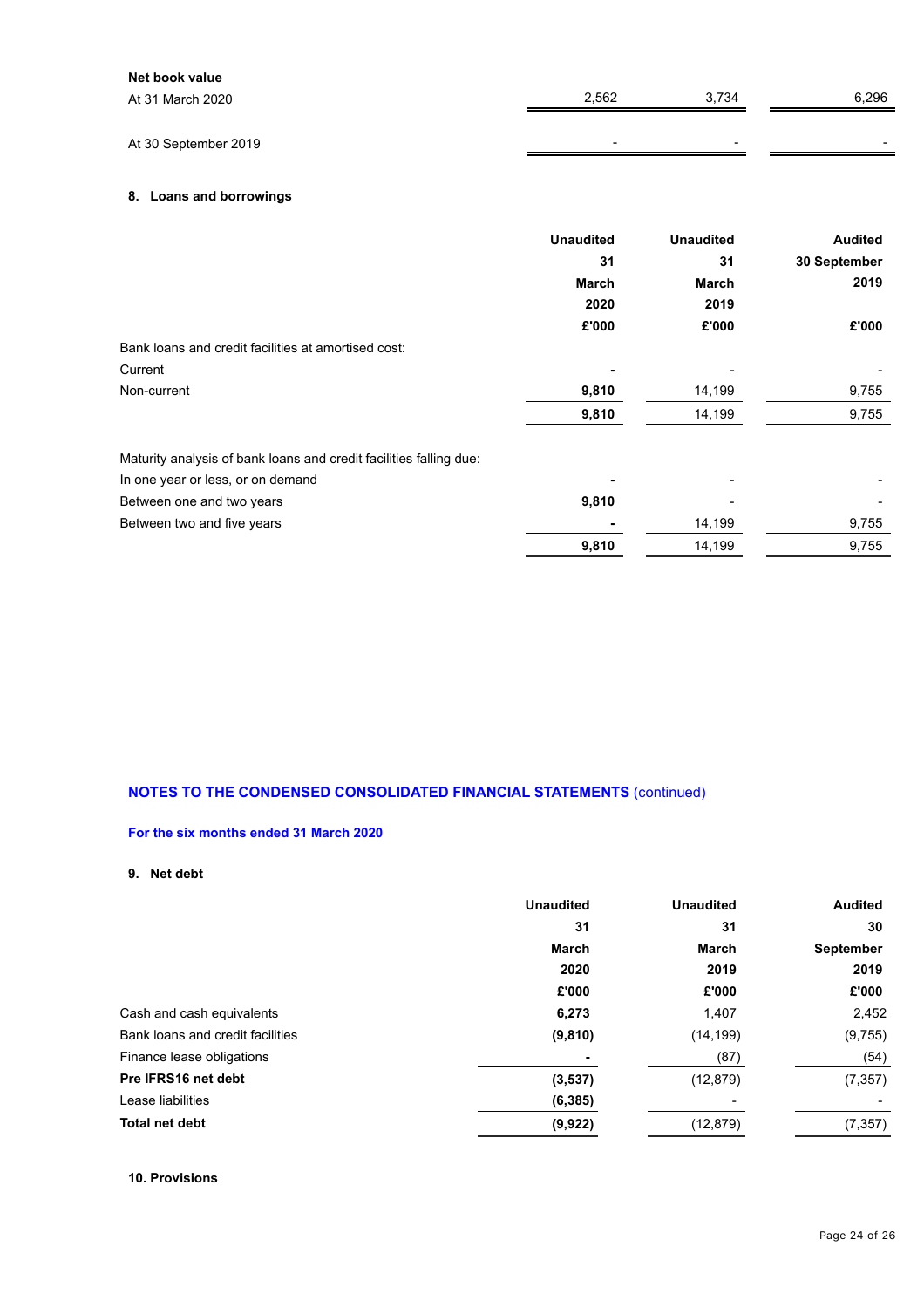|                                | Legal and |
|--------------------------------|-----------|
|                                | other     |
|                                | £'000     |
| At 1 April 2019 (unaudited)    | 5,362     |
| Additional provision           | 172       |
| Utilised in the period         | (1,924)   |
| At 30 September 2019 (audited) | 3,610     |
| Additional provision           | 237       |
| Utilised in the period         | (95)      |
| At 31 March 2020 (unaudited)   | 3,752     |
| Current provisions             | 465       |
| Non-current provisions         | 3,287     |
|                                |           |

#### *Legal and other*

Other costs relate to property dilapidation obligations, potential contract settlement costs and other potential legal settlement costs. These are expected to result in an outflow of economic benefit over the next one to three years.

# **NOTES TO THE CONDENSED CONSOLIDATED FINANCIAL STATEMENTS** (continued)

#### **For the six months ended 31 March 2020**

#### **11. Cash used in operations**

|                                                        |                      |                      | Using consistent accounting policies |                     |
|--------------------------------------------------------|----------------------|----------------------|--------------------------------------|---------------------|
|                                                        |                      |                      |                                      | <b>Audited year</b> |
|                                                        | <b>Unaudited six</b> | <b>Unaudited six</b> | <b>Unaudited six</b>                 | ended 30            |
|                                                        | months ended         | months ended         | months                               | September           |
|                                                        | 31 March 2020        | 31 March 2020        | ended 31                             | 2019                |
|                                                        | (post IFRS16         | (pre IFRS16          | <b>March 2019</b>                    |                     |
|                                                        | adjustment)          | adjustment)          |                                      |                     |
|                                                        | £'000                | £'000                | £'000                                | £'000               |
| <b>Operating profit</b>                                | 3,132                | 3,043                | 1,728                                | 6,394               |
| Adjustments for:                                       |                      |                      |                                      |                     |
| Depreciation                                           | 2,515                | 333                  | 327                                  | 693                 |
| Amortisation of intangible assets                      | 978                  | 978                  | 1,524                                | 3,159               |
| Share-based payments                                   | 48                   | 48                   |                                      | 544                 |
| Profit on disposal of property, plant and<br>equipment | (3)                  | (3)                  | (13)                                 | (40)                |
| Changes in working capital:                            |                      |                      |                                      |                     |
| Inventories                                            | (240)                | (240)                | 1,188                                | 1,157               |
| Trade and other receivables                            | (3, 455)             | (3, 455)             | (3,976)                              | 199                 |
| Trade and other payables                               | 3,175                | 3,176                | (197)                                | (2, 491)            |
| Provisions                                             | 142                  | 142                  | (2,333)                              | (4,076)             |
|                                                        | 6,292                | 4,022                |                                      |                     |
| Cash generated from / (used in) operations             | $\mathbf 2$          | $\mathbf{2}$         | (1,752)                              | 5,539               |

**Adjusted operating cash conversion calculation**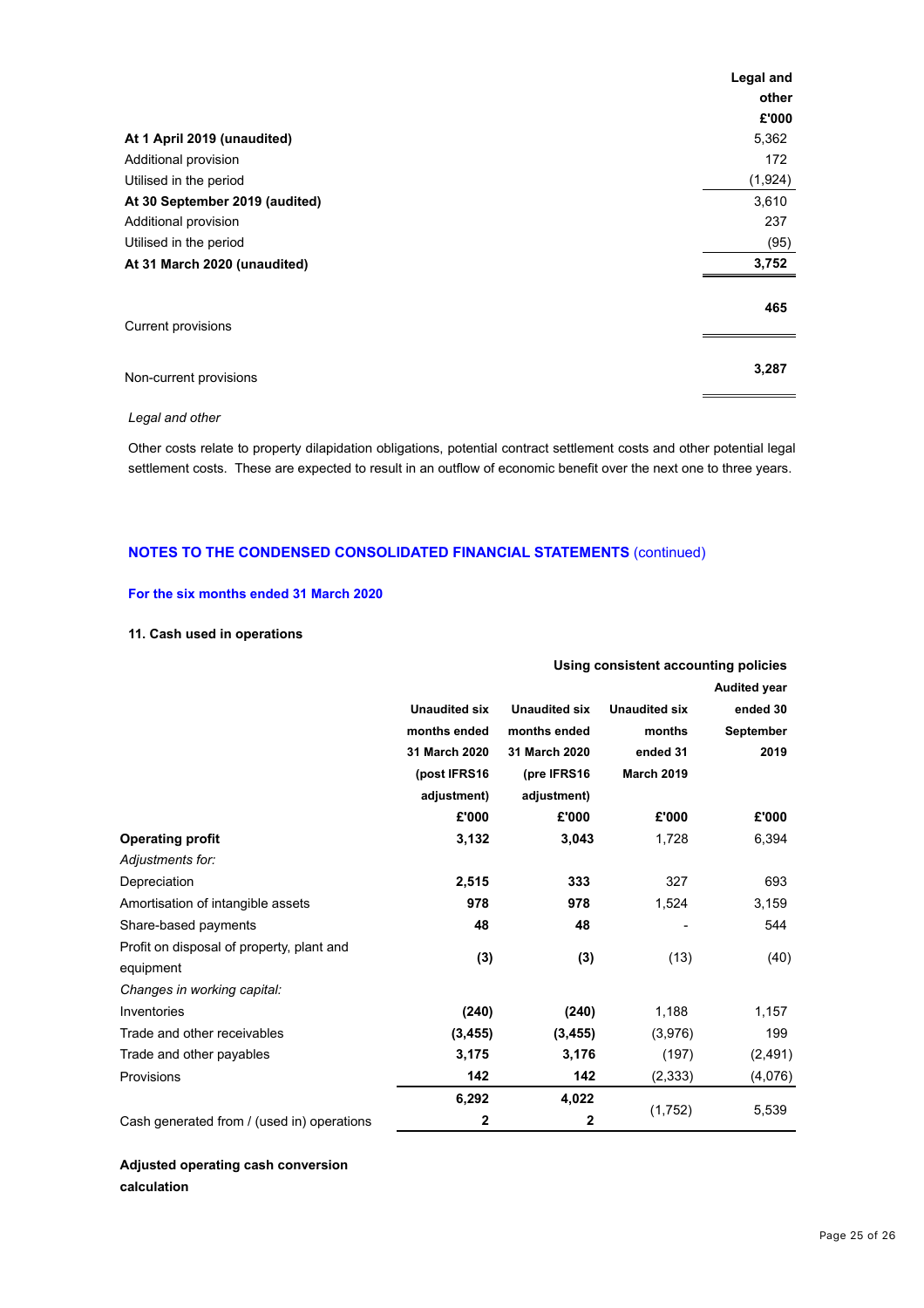| Cash generated from / (used in) operations                                                  | 6,292 | 4,022 | (1,752) | 5,539 |
|---------------------------------------------------------------------------------------------|-------|-------|---------|-------|
| Impact of exceptional and other costs in the<br>period                                      | (656) | (656) | 3,331   | 4,364 |
| Adjusted cash generated from operations                                                     | 5,636 | 3,366 | 1,579   | 9,903 |
| Operating profit before exceptional items and<br>amortisation of acquisition intangibles    | 3,932 | 3,843 | 3,095   | 9,354 |
| Operating cash conversion %                                                                 | 143%  | 88%   | 51%     | 106%  |
| <b>Statutory operating cash conversion</b><br>calculation                                   |       |       |         |       |
| Cash generated from / (used in) operations<br>Operating profit before exceptional items and | 6,292 | 4,022 | (1,752) | 5,539 |
| amortisation of acquisition intangibles                                                     | 3,932 | 3,843 | 3,095   | 9,354 |
| Statutory operating cash conversion %                                                       | 160%  | 105%  | (57%)   | 59%   |

#### **12. Related party transactions**

There have been no material changes to the related party balances disclosed in the Group's Annual Report and Accounts 2019 and there have been no related party transactions that have materially affected the financial position or performance of the Group in the six months to 31 March 2020.

This information is provided by RNS, the news service of the London Stock Exchange. RNS is approved by the Financial Conduct Authority to act as a Primary Information Provider in the United Kingdom. Terms and conditions relating to the use and distribution of this information may apply. For further information, please contact [rns@lseg.com](mailto:rns@lseg.com) or visit [www.rns.com](http://www.rns.com/).

# END

# IR FLFSRELIRFII